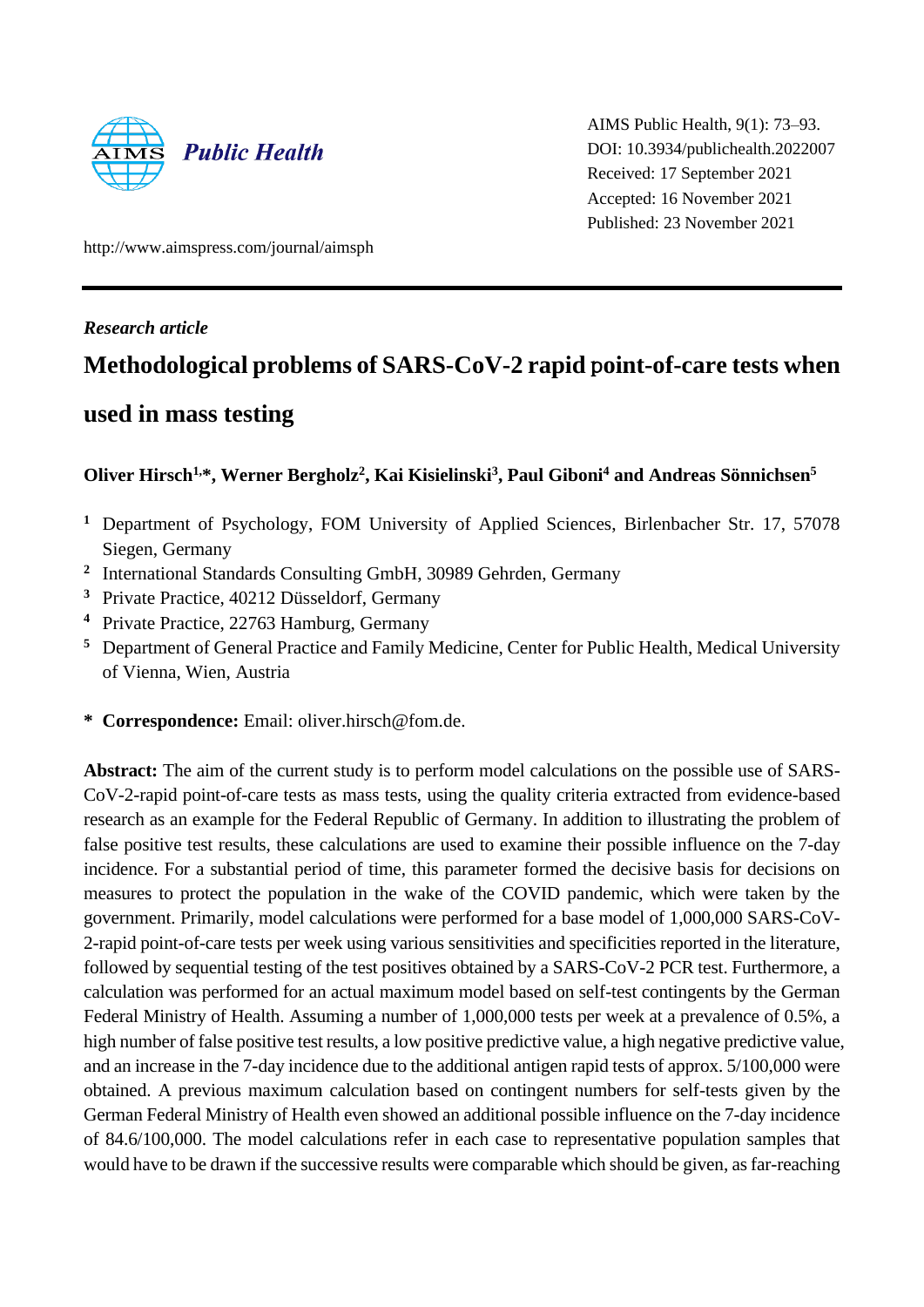actions were based on this parameter. The additionally performed SARS-CoV-2-rapid point-of-care tests increase the 7-day incidence in a clear way depending on the number of tests and clearly show their dependence on the respective number of tests. SARS-CoV-2-rapid point-of-care tests as well as the SARS-CoV-2-PCR test method should both be used exclusively in the presence of corresponding respiratory symptoms and not in symptom-free persons.

**Keywords:** SARS-CoV-2; COVID-19; point-of-care diagnostics; rapid testing; methodology

# **1. Introduction**

SARS-CoV-2 rapid tests have attracted attention as a supplement or alternative to SARS-CoV-2 PCR testing because of the possibility of rapid on-site testing ("point of care test", POCT) and have been included in the national testing strategy of the Federal Ministry of Health of the Federal Republic of Germany dated 2020/10/14 as well as of individual federal states. Rapid antigen tests are medical devices that can currently be certified by the manufacturers themselves and labelled with a CE label (Conformité Européenne). Not only in Germany, but in many other countries, rapid SARS-CoV-2 antigen testing is considered a promising method for containing and combatting the SARS-CoV2 pandemic. Since the POCT tests are to be used as mass tests in certain occupational sectors, e.g. in schools or in a day-to-day setting for entering restaurants and shops, it is necessary to take a closer look at them from an evidence-based and test-theoretical point of view.

In this context, it is interesting to take a closer look at the original instructions for the use of rapid antigen tests. Such instructions are available for the SARS-CoV-2 Rapid Antigen Test of the company SD Biosensor from South Korea, distributed by Roche. First of all, it is pointed out that gloves and lab coats are to be worn when handling the reagents. The samples and materials used must be disposed of as biohazardous waste. Therefore, a simple disposal via household waste seems questionable. The test result should be read after 15–30 minutes. If the test result is read after more than 30 minutes, the test result could be wrong. The test result should not be used as the sole basis for a decision. Further package inserts are available from the MEDsan and Hotgen tests, which essentially confirm the above information.

The position paper of the nationwide research network Applied Surveillance and Testing in the National Research Network of University Medicine on COVID-19 on the application and approval practice of rapid antigen tests for the detection of the new coronavirus, SARS-CoV-2, contains some findings and recommendations in this matter [1]. With correct swab collection and test performance, highly infectious individuals could be rapidly identified. The diagnostic sensitivity of the rapid antigen tests is limited. Despite having a negative result, the appropriate hygienic measures must continue to be observed. It is demanded that only rapid antigen tests should be used that have fulfilled the minimum criteria (sensitivity >80%, specificity >97%) required by the German Paul Ehrlich Institute (PEI), the WHO and the European Centre for Disease Prevention and Control (ECDC) in independent, published validation studies [2]. These values are also confirmed by an explanatory paper of the German Robert Koch Institute [3]. Rapid antigen tests should be carried out and evaluated under the supervision of trained medical personnel. The validity of the result is limited to about 24 hours. In a group of asymptomatic persons, the number of false-positive results in rapid antigen tests may exceed the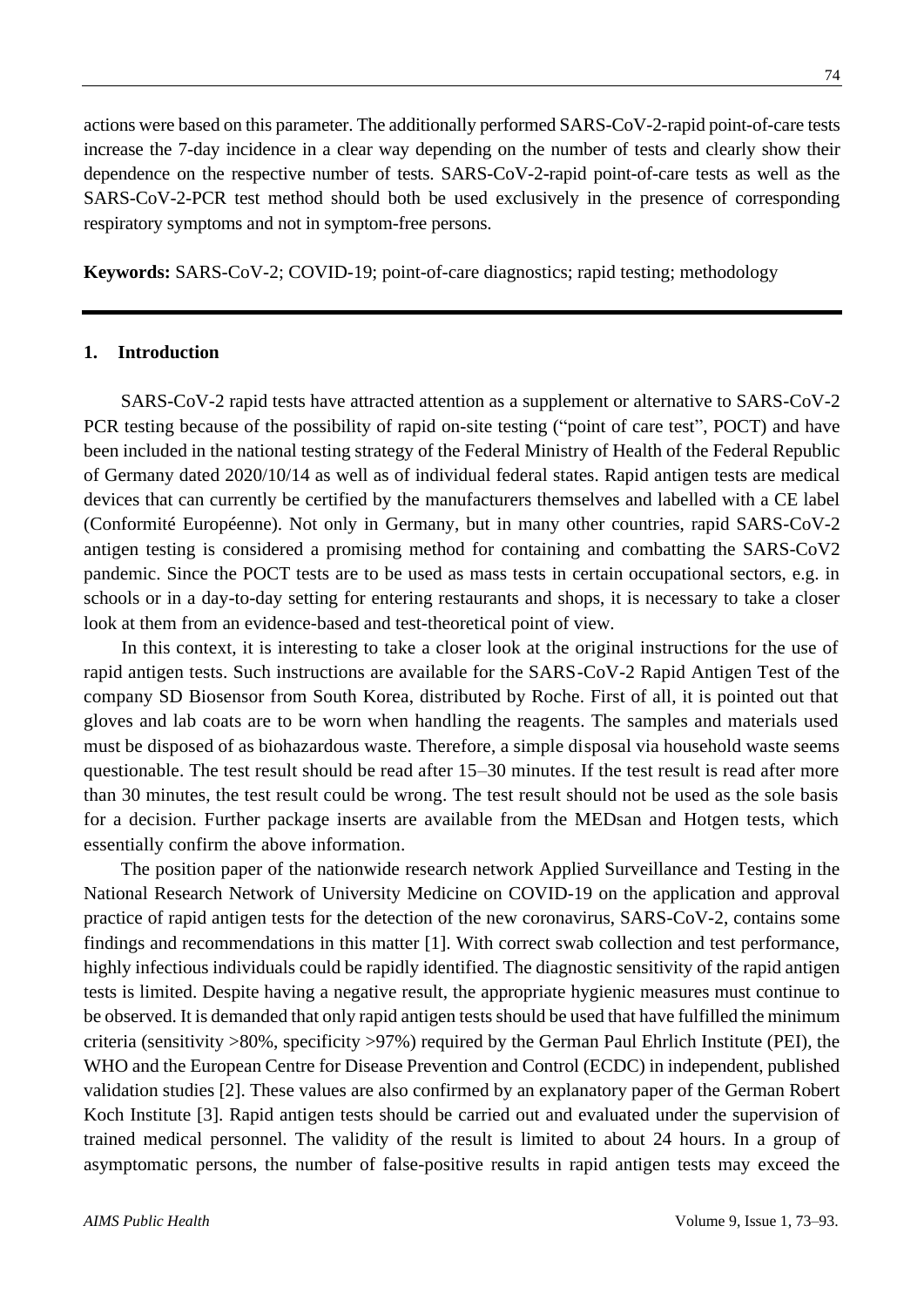75

number of true-positive results. This is a known phenomenon when the occurrence of the disease is rare (low prevalence). The validation of the tests should be done in controlled studies by independent scientists. In future the approval of such diagnostic medical devices should be based on a manufacturerindependent validation process.

A Cochrane review looked at rapid and molecular-based SARS-CoV-2 antigen tests. Publications up to mid-November 2020 were screened [4]. A total of 64 studies were included, 20 of which were preprints without peer review, examining 16 antigen tests and 5 molecular tests. Numerous sources of bias were found in the studies, e.g. in the selection of participants, the lack of definition of a reference standard for the absence of infection and representation of the participant flow. The antigen tests showed considerable differences in sensitivity between the studies. Sensitivity was high in studies with low PCR cycle threshold (Ct) <25 (94.5%, 95% CI 91.0% to 96.7%) compared with Ct values >25 (40.7%, 95% CI 31.8% to 50.3%). The overall specificity was 99.6% (95% CI 99.0% to 99.8%). For molecular tests, sensitivities ranged from 73.0% to 100% and specificities from 97.2% to 99.7%. However, these average values are not meaningful for the use of the tests in a specific setting and should therefore not be used globally. The authors conclude that the rapid antigen tests can detect individuals with high viral loads. Data on asymptomatic individuals are limited. In these, rapid antigen tests had an average sensitivity of 58.1% (95% CI 40.2% to 74.1%) and an average specificity of 98.9% (95% CI 93.6% to 99.8%). They also criticize that there is no reference standard for contagiousness. The RT-PCR method still detects viral RNA weeks after an infection and thus falsely classifies people as infectious. The classification of Ct values into infectious/non-infectious categories is problematic because the correlation between Ct values and viral load varies between different devices and laboratories. Thus, a gold standard against which the rapid tests could be validated is obviously missing, although the studies claim that the SARS-CoV-2 PCR test is this gold standard [4] (p 3). Furthermore, with a low prevalence of the disease, a significant number of false positive test results are to be expected. According to the authors more evidence is needed for the use of rapid tests in asymptomatic persons. In repeated testing—where the entire testing strategy would then have to be examined and not just the tests used—and in testing outside the health care setting such as schools, and in self-testing in general, as in most studies, this was carried out by professionals. It is also criticized that the test manufacturers' instructions were often not adhered to, e.g. frozen samples were used or a longer time elapsed between sampling and testing. Due to the relatively high number of false-positive tests with a low prevalence among asymptomatic persons, a correspondingly high number of follow-up RT-PCR tests are required to prevent unnecessary quarantine measures. The effectiveness of mass testing can only be investigated by cluster-randomized community trials [4] (p 40).

A previous combined systematic review and meta-analysis of ten studies yielded an overall sensitivity of 64.8% and a specificity of 98.0% with high heterogeneity between studies [5]. The authors interpret the low sensitivity compared to SARS-CoV-2 PCR testing to imply that asymptomatic test-positive individuals would not be detected with rapid antigen tests and that they are therefore unsuitable for mass testing. The extent to which this conclusion is correct will be discussed later.

We conducted an extensive literature search in the standard databases to find studies that went beyond the Cochrane Review by Dinnes et al. [4] and the review and meta-analysis by Riccò et al. [5]. The ECDC Technical Report contains further studies that have examined rapid antigen tests [2]. When considering the quality criteria listed in Annex 1 of this publication, it can be assumed that the studies discussed here represent an appropriate cross-section.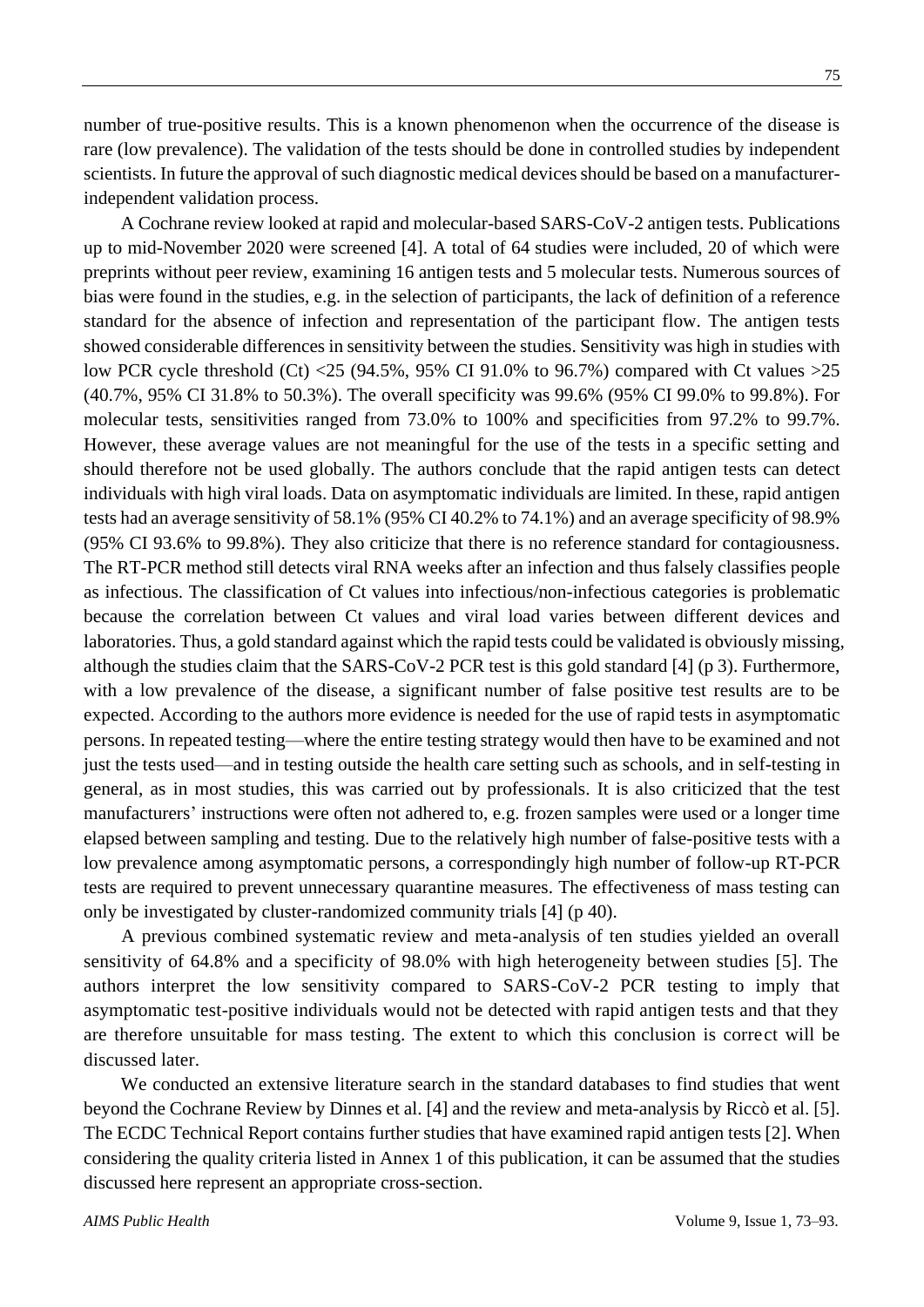The test of the company SD Biosensor was examined in the study by Paul et al. with a crosssectional design [6]. However, a fundamental problem already becomes clear here as the authors state that the previous gold standard for the detection of a SARS-CoV-2 infection is real-time PCR (RT-PCR) and this in turn is used to validate the rapid antigen test in this and other studies. From a test theoretical point of view this represents a serious substantial problem. After all, PCR testing in the field of SARS-CoV-2 has not been standardized or validated and cannot directly detect a virus capable of replication [7]. For its part, the SARS-CoV-2 PCR test method [8] was tested for its quality criteria in a round robin interlaboratory comparison and a sensitivity of up to 99.7% and a specificity of up to 98.6% can be assumed [9]. In the study by Paul et al., testing was carried out by trained health care professionals and nurses in an interdisciplinary emergency department. The sensitivity in the total sample was 71.7%, the specificity 99.5%. In asymptomatic but PCR-testpositive patients the sensitivity was as low as 38.9% and the specificity 99.7%; in persons with symptoms the sensitivity was 85.7%, the specificity 98.3% [6]. The study also shows that the Ct value is apparently the parameter with the largest impact on the result in SARS-CoV-2 PCR testing. From a Ct value of 22 and smaller, the detection rate of the rapid antigen test was 100%. Consequently, the rapid antigen test is particularly reliable in detecting those individuals with a high viral load. However, these came exclusively from symptomatic persons. These results were confirmed in another study by Scohy et al. which reasonably demonstrates that sensitivities of SARS-CoV-2 rapid Point-of-Care tests drop substantially if low viral loads were present as Ct values above 30 [10].

At two universities in Wisconsin, USA,  $n = 871$  asymptomatic and  $n = 227$  symptomatic individuals were tested with the Sofia SARS Antigen Fluorescent Immunoassay (FIA) and these results were associated with one RT-PCR test each [11]. Students and staff were offered testing and samples were collected by health workers in one university and by the participants themselves under supervision in the other university. In the group of asymptomatic persons, 2.0% were positive in the RT-PCR test. This resulted in a sensitivity of 41.2% and a specificity of 98.4%. In the group of symptomatic persons, 17.6% were positive in the RT-PCR test. This resulted in a sensitivity of 80.0% and a specificity of 98.9%. Virus detection by cell culture was successful for 34 (46.6%) out of 73 samples indicated as positive by both tests.

Further studies on quality criteria of rapid antigen tests are referenced in Supplementary Material S1 and are referred to here as additional information.

The aim of the current study is to carry out model calculations on the possible use of rapid antigen tests as mass tests using the quality criteria which could be extracted from evidence-based research, e.g. for the Federal Republic of Germany. These calculations should also be used to examine their possible impact on the 7-day incidence since this parameter represented the basis for decision making by the federal and state governments for measures in the wake of the COVID-19 pandemic for a substantial period of time.

Since September 2021, the nationwide incidence has been replaced by the hospitalization rate as a primary metric for the pandemic due to a change in the Infection Protection Act, although the 7-day incidence is still highly present in the media and politics, which means that this parameter is still important and relevant. The hospitalization rate provides information about the burden in hospitals. The value indicates how many patients infected with Covid-19 are hospitalized per 100,000 inhabitants within seven days. Thresholds for corresponding measures were set at 3, 6, and 9 patients per 100,000 inhabitants.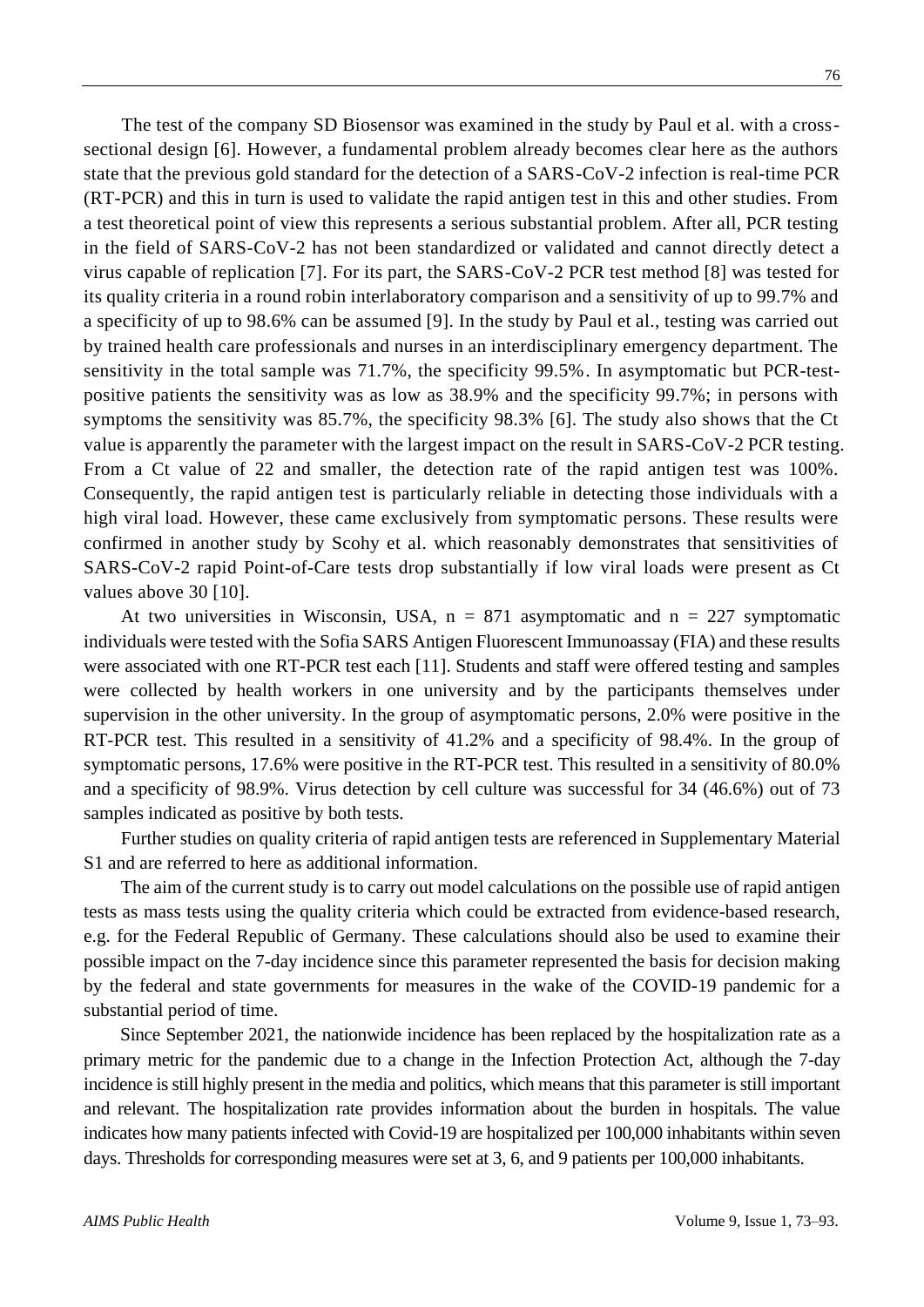#### **2. Materials and methods**

The 7-day incidence counts the absolute number of new cases that occurred within 7 days in a certain geographical region. In the Federal Republic of Germany this is currently standardized to a population of 100,000.

At this point, it should only be pointed out that the 7-day incidence based on positive SARS-CoV-2 PCR tests does not represent a valid epidemiological parameter, as it is to be regarded as dependent on the number of tests involved and the details of the preselection of the persons tested. On the basis of the 7-day incidence it must be noted that it is unclear where the tests come from, i.e. which testing strategy was pursued. The primary testing of persons with symptoms yields a higher test positive rate than the primary testing of persons without symptoms, whereby especially the latter is associated with a high risk of false positive results. Studies of representative population samples would provide more clarity here, but they are not carried out in this format.

According to the Robert Koch Institute (RKI), only positive rapid antigen tests that were subsequently confirmed by a positive SARS-CoV-2 PCR test are included in the official calculations [12]. However, only 65% of the positive rapid antigen tests were subsequently examined by a PCR test and no evidence can be provided about the completeness of the positive antigen detections reported to the health authorities.

The prevalence of COVID-19 cannot be reliably stated for Germany as no epidemiological studies of representative samples are available. Estimates referring to the year 2020 range between 0.4 and 1.8% [13]. Katharina Schüller, head of the German Statistical Society, assumes that a prevalence estimate of currently 0.5% is appropriate for Germany given that the Robert Koch Institute estimates the number of unreported cases by a factor of 5 [14]. This value is confirmed by studies from England with prevalences depending on the season of 0.4–1% [15], 0.15% in Slovenia [16], 0.6% in Iceland [17], 0.3% in Luxembourg [18]. Therefore, a prevalence estimate of 0.5% will be used for the calculation examples for the sequential testing strategy seeing that this value seems reasonable for a point prevalence of this disease in spring/summer. Sequential means that in everyday life a rapid antigen test is carried out first. If this shows a positive result, the respective person must undergo a SARS-CoV-2 PCR test. Furthermore, the calculation examples are also carried out using parallel test strategies specified in the respective studies (simultaneous performance of rapid antigen tests and PCR tests) and the original prevalences.

According to the management report of the Robert Koch Institute, at least 1.1 million SARS-CoV-2 PCR tests have been carried out consistently every week since the beginning of 2021 and as many as 1.4 million in week 12 according to the daily status report of 31.3.2021 [19].

The calculations, the results of which are reported below, were each carried out for 1,000,000 rapid tests per week. This appears to be an absolute lower limit in view of the free availability for these tests in discounters such as ALDI and LIDL and the compulsory testing in schools. No concrete sales or implementation figures for the tests could be ascertained so far or they have not been made public. Furthermore, in view of the similarly performed number of SARS-CoV-2 PCR tests per week this presumed number seems appropriate as a basic model. In the meantime, actual test numbers can be multiplicatively adjusted to these models.

On the website of the Federal Ministry of Health it can be noted that for the months of March and April 2021 call-off quotas amounting to 132.5 million self-tests have been made available to the federal states [20]. This would correspond to a weekly maximum of 132.5 million tests/8 weeks = approx. 16.5 million tests/week. A model calculation should therefore also be made for this case.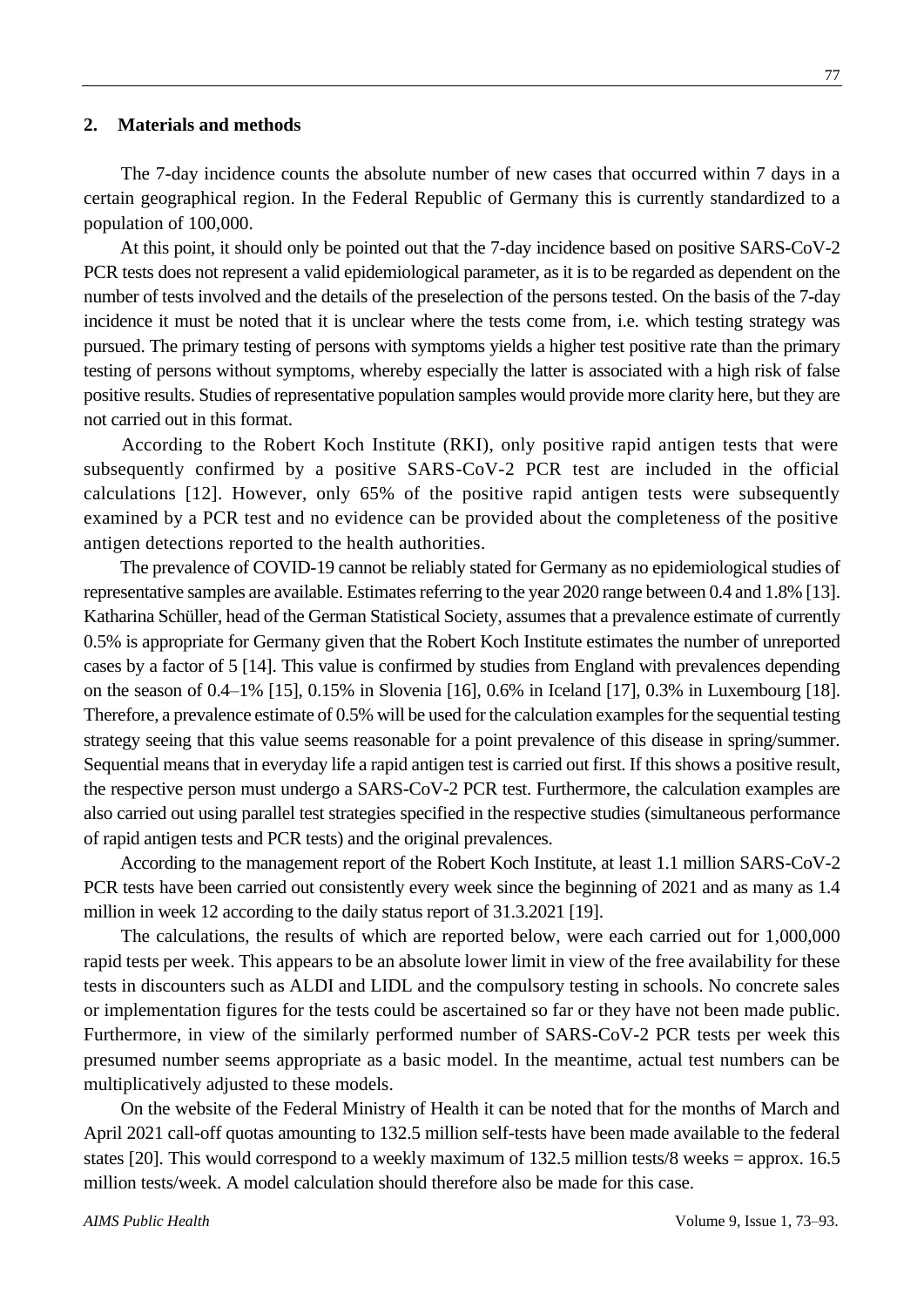The population of the Federal Republic of Germany on 2020/09/30 was 83,190,556 [21]. This population level is used as the basis for standardizing the calculated positive test results to a 7-day incidence per 100,000 inhabitants which was declared by the German government. It is calculated as the total number of positive tests in the past 7 days divided by 83,190,556 and multiplied by 100,000. A simplified calculation is: total number of positive tests in the past 7 days divided by 831.9.

The calculations shown were carried out using the Diagnostic test calculator by Alan Schwartz, University of Illinois, Chicago (http://araw.mede.uic.edu/cgi-bin/testcalc.pl). Furthermore, the R package mada, a tool for the meta-analysis of diagnostic accuracy, was used. R version 4.02 and RStudio 1.2.5042 were used.

The following parameters are calculated by the mentioned programmes:

The sensitivity of a test is the proportion of patients with the disease for whom the test is positive for the disease. It is calculated as the quotient of the true positives (TP) divided by the sum of the true positives (TP) plus the false negatives (FN):  $TP/(TP + FN)$ .

The specificity of a test is the proportion of patients without the disease for whom the test is negative for the disease. A specific test is thus unlikely to classify people as having the disease if they do not have it. It is calculated as the quotient of the true negatives (TN) divided by the sum of the true negatives (TN) plus the false positives (FP):  $TN/(TN + FP)$ .

The positive predictive value (PPV) indicates the proportion of people who actually have the disease out of all those with a positive test result. It is calculated as the quotient of the true positives (TP) divided by the sum of the true positives (TP) plus the false positives (FP):  $TP/(TP + FP)$ .

The negative predictive value (NPV) indicates the proportion of people who are actually healthy out of all those with a negative test result. It is calculated as the quotient of the true negatives (TN) divided by the sum of the true negatives (TN) plus the false negatives (FN):  $TN/(TN + FN)$  [22].

### **3. Results**

In the following, simulation calculations will be carried out with some selected study data from the introduction under the conditions explained in the method section.

First of all, the quality criteria of the Hotgen test stated by the manufacturer (sensitivity 95.37%, specificity 99.13%, see above) are to be applied to a sequential test design, which takes place for example in a mass test. If we transfer the values of the Hotgen antigen rapid test to such a scenario and use the prevalence of 0.5% for Germany explained in the methods section, we obtain 8656 false positives from 1 million measurements (Figure 1). The positive predictive value (PPV) is 35.52%, which means that 35.52% of the persons who show a positive test result are actually positive for SARS-CoV-2. The negative predictive value (NPV) is 99.98%, which means that 99.98% of those who test negative are actually considered negative for SARS-CoV-2.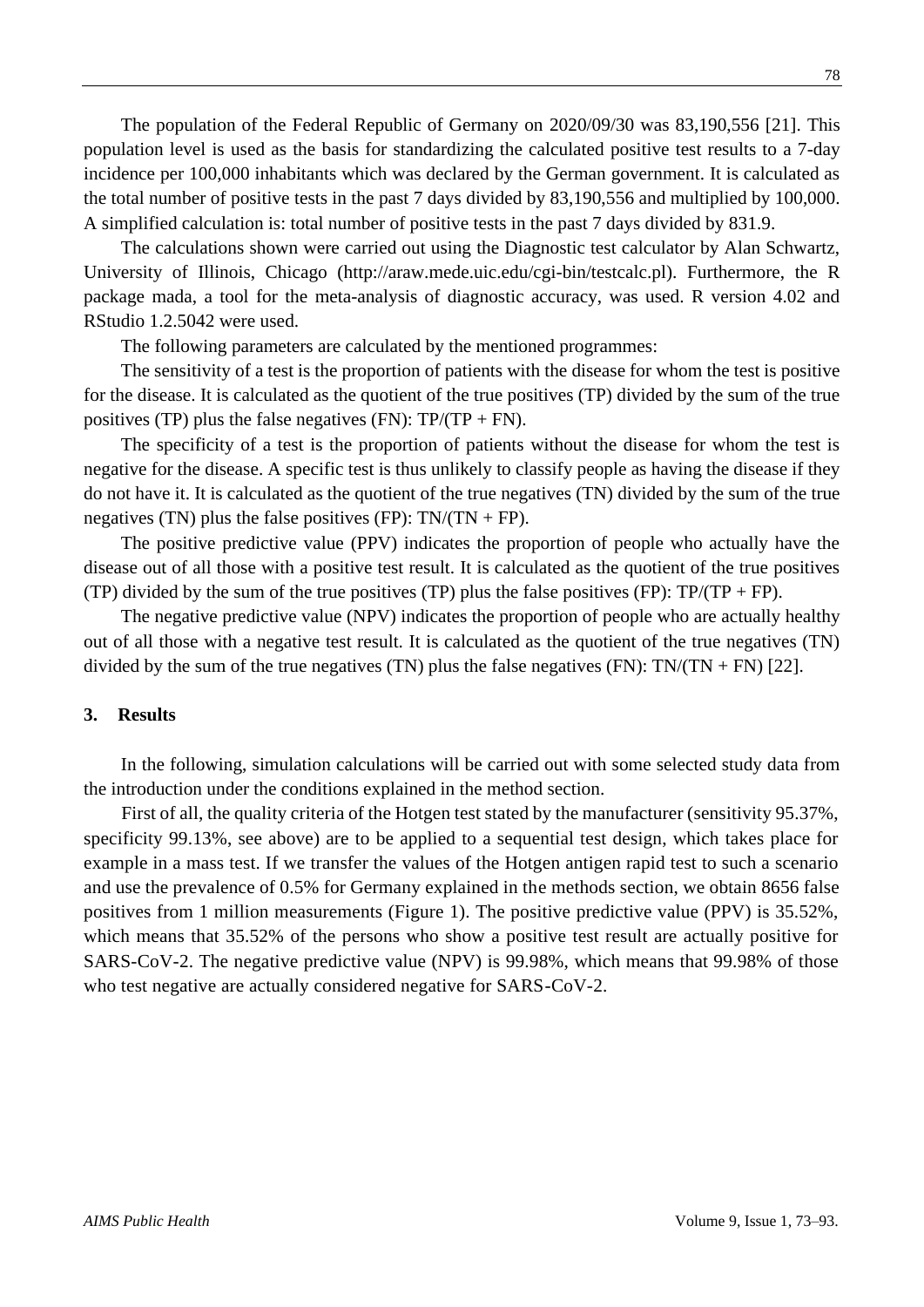

**Figure 1.** Simulation calculation for the Hotgen antigen rapid test with sequential testing strategy and prevalence of 0.5%.

If the 13,424 people identified as positive  $(4768$  true positives + 8656 false positives) are now retested with a SARS-CoV-2 PCR test (sensitivity 99.7%, specificity 98.6%), a prevalence of 35.52% is assumed, as this is the pre-test probability to the extent of the PPV. Under these assumptions, there would still be 121 individuals as false positives who would be wrongly sent to quarantine. The additional rapid antigene tests would increase the 7-day incidence by  $(4754 + 121)/831.9$ 5.86/100,000 (Figure 2).



**Figure 2.** Simulation calculation for the PCR post-testing of the positive test results of the Hotgen antigen rapid test from Figure 1 with a pre-test probability of 35.52%.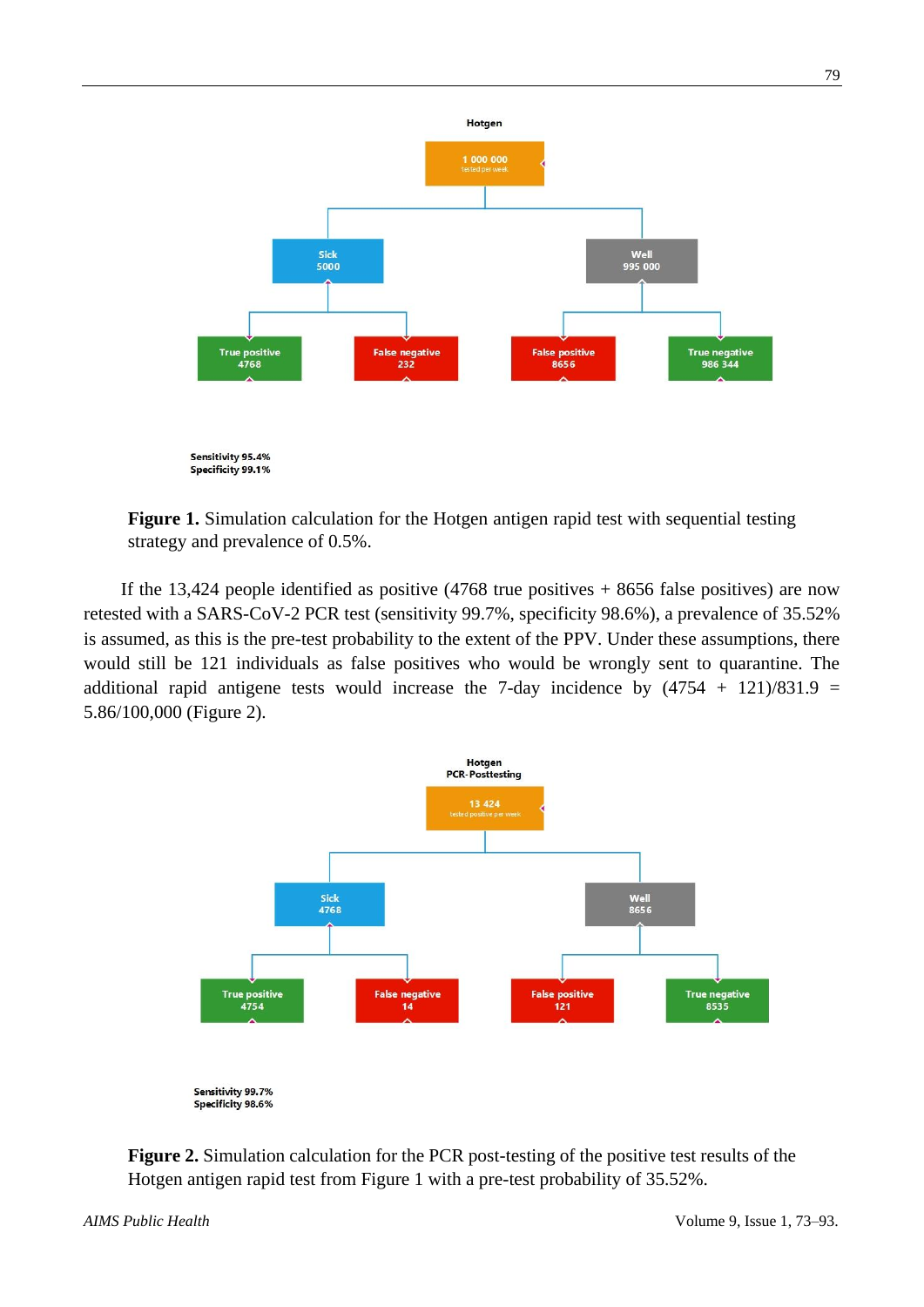Table 1 shows the summary of the results of the simulation calculations for the rapid antigen tests for some example studies described in the introduction. The detailed analyses of these studies can be found in Supplementary Material S1.

**Table 1.** Results of the simulation calculations of rapid antigen tests with the data from the respective studies described in the introduction. These were performed for 1,000,000 tests per week and 0.5% prevalence. Only the calculation for the FMH data was carried out with 16.5 million tests.

| Study data                              |        |        | True positive False negative False positive True negative PPV |            | <b>NPV</b>  |
|-----------------------------------------|--------|--------|---------------------------------------------------------------|------------|-------------|
| Hotgen                                  | 4768   | 232    | 8656                                                          | 986.344    | 35.52 99.98 |
| Cochrane                                | 2905   | 2095   | 10.945                                                        | 984.055    | 20.98 99.79 |
| Wisconsin                               | 2060   | 2940   | 15.920                                                        | 979.080    | 11.46 99.70 |
| Robert-Koch-Institute                   | 4000   | 1000   | 19.900                                                        | 975.100    | 16.74 99.90 |
| German Federal Ministry of Health (FMH) | 66,000 | 16,500 | 328,350                                                       | 16,089,150 | 16.74 99.94 |

It can be clearly seen that as the number of tests increases, the number of false positives increases significantly. This is reflected in the figures of the German Federal Ministry of Health, which assume a number of 16.5 million tests per 7 days. This illustrates that an increasing absolute number of tests results in an increasing absolute number of false positive test results.

The negative predictive value (NPV) is to be regarded as very high, while the positive predictive value (PPV) is to be classified as low.

The persons with positive test results (true and false positives) are then subjected to SARS-CoV-2 PCR testing in accordance with the sequential testing strategy, the results of which are shown in Table 2.

**Table 2.** Results of the simulation calculations of sequential SARS-CoV-2 PCR tests with the data from the respective studies described in the introduction. These were based on 1,000,000 tests per week and 0.5% prevalence. Only the calculation for the FMH data was carried out with 16.5 million tests.

| Study data                              | True positives False negative False positives True negative Increase in |           |           |           |                          |  |  |
|-----------------------------------------|-------------------------------------------------------------------------|-----------|-----------|-----------|--------------------------|--|--|
|                                         | after PCR                                                               | after PCR | after PCR | after PCR | incidence per<br>100,000 |  |  |
| Hotgen                                  | 4754                                                                    | 14        | 121       | 8535      | 5.86                     |  |  |
| Cochrane                                | 2897                                                                    | 9         | 153       | 10.791    | 3.67                     |  |  |
| Wisconsin                               | 2054                                                                    | 6         | 223       | 15,697    | 2.74                     |  |  |
| Robert-Koch-Institute                   | 3989                                                                    | 12        | 279       | 19.621    | 5.13                     |  |  |
| German Federal Ministry of Health (FMH) | 65,816                                                                  | 198       | 4597      | 323.739   | 84.64                    |  |  |

The high number of false positive test results after rapid antigen testing can be significantly reduced by retesting with a SARS-CoV-2 PCR test, however there are still potentially many thousands of people—especially if the maximum values of the German Federal Ministry of Health are assumed who are wrongfully being quarantined, which has significant psychological, social and economic impacts. This is illustrated once again in Figure 3 which also displays data from studies whose detailed analyses are presented in Supplementary Material S1.

The impact on 7-day incidence of the additional rapid antigen tests and sequential testing by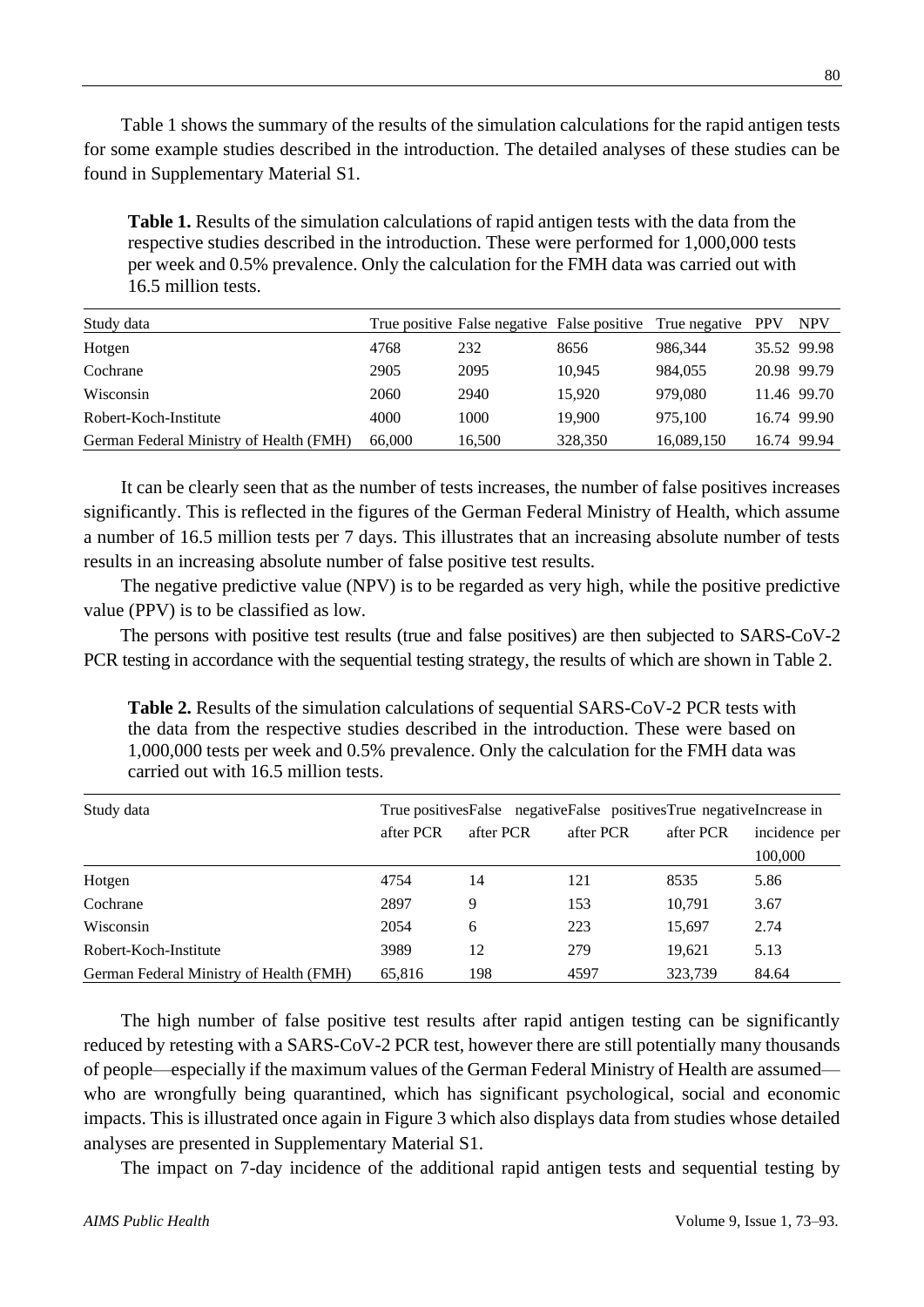SARS-CoV-2 PCR test is moderate at 1 million rapid antigen tests, but increases massively at higher test numbers, showing the dependence of 7-day incidence on the number of tests. It is assumed here that, for the purpose of comparability, representative population samples are always taken from the general population with a prevalence of, in this case, 0.5 %. If, for example, testing is carried out in low prevalence settings, the influence of the additional tests on the 7-day incidence will be significantly lower (see Supplementary Material S2). The clinical validity of such an incidence increase will be addressed in more detail in the discussion.



Figure 3. Number of false positive test results after rapid antigen testing and after subsequent SARS-CoV-2 PCR testing with the data from the respective studies in the results section. These were extrapolated to 1,000,000 tests per week and 0.5% prevalence. Only the calculation for the German Federal Ministry of Health (Bundesministerium für Gesundheit, BGM, English abbreviation: FMH) data was carried out with 16.5 million tests. The results related BGM (FMH) can be converted into the figures of the Robert-Koch-Institute by dividing them by 16.5 because they are based on the same statistical quality criteria.

The positive predictive value (PPV), i.e. the proportion of people with a positive test result who are actually diagnosed with COVID-19, must be considered rather low as the majority of values are in the <20% range making the usefulness of such a test strategy questionable (Figure 4). This is also criticized in the current Recommendations for national SARS-CoV-2 testing strategies and diagnostic capacities of the WHO [23].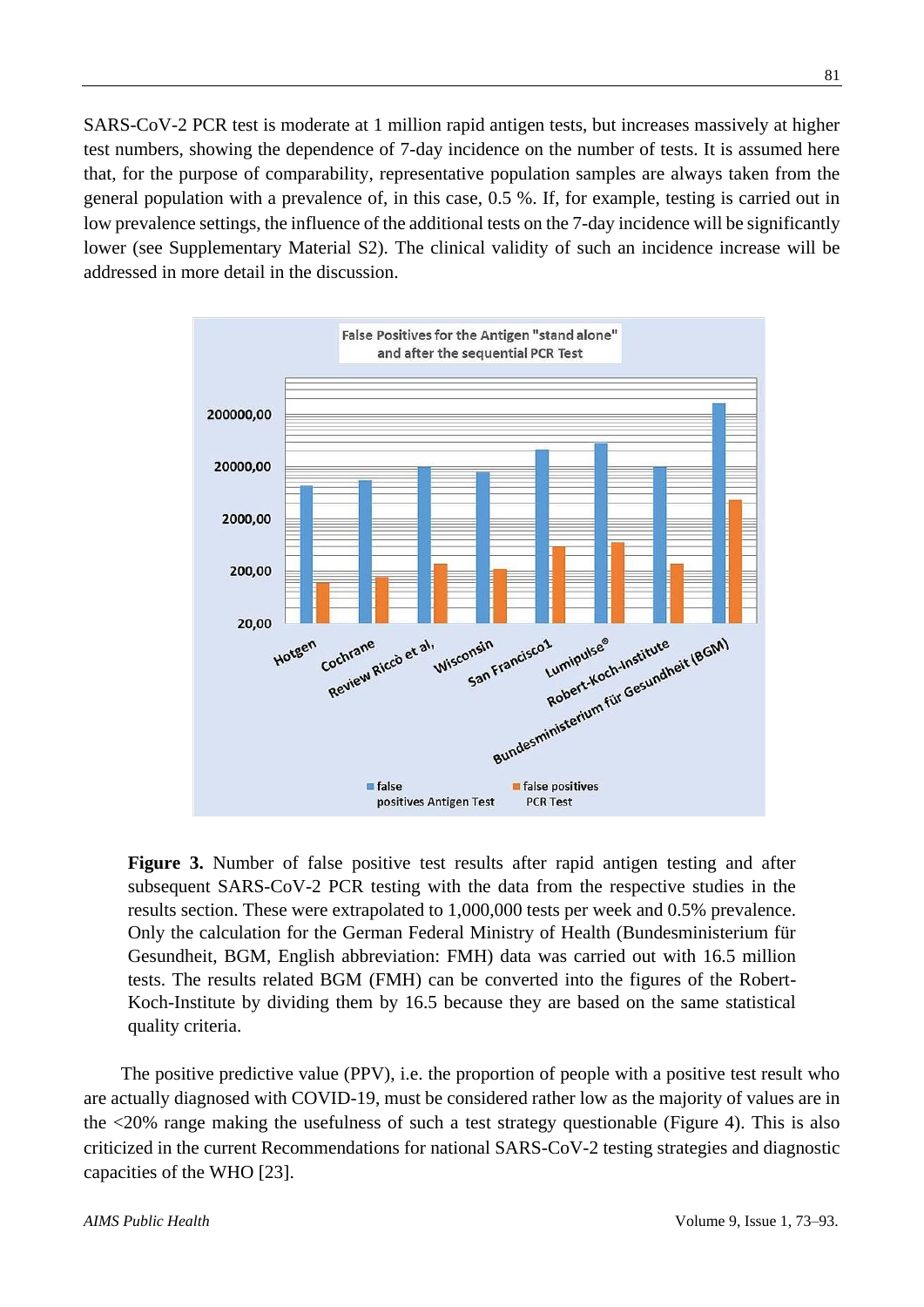

**Figure 4.** Positive predictive value (PPV) after rapid antigen testing with the data from the respective studies in the results section. These were transferred to 1,000,000 tests per week and 0.5% prevalence. Only the calculation for the German Federal Ministry of Health (Bundesministerium für Gesundheit, BGM, English abbreviation: FMH) data was carried out with 16.5 million tests.

The negative predictive value (NPV), i.e. the proportion of people with a negative test result who are not actually diagnosed with COVID-19, is high. Rather theoretically, a false negative test could give infected people access to a number of situations which are under restrictions, like airplane flights or gym. One should keep in mind that rapid antigen tests used in mass testing are performed in asymptomatic individuals, while symptomatic persons are forwarded to medical care institutions for further evaluation. However, from an empirical perspective until now, there is no empirical data which would prove the assumption that asymptomatic people would significantly contribute to causing a SARS-CoV-2-infection [23]. On the contrary, there is robust empirical data from a study conducted in Wuhan with 10 million contacts and PCR testing showing that even asymptomatic individuals who tested positive do not cause any infections [24]. Thus, according to these experimental data, an asymptomatic state is not related to infectivity. Hence, the majority of COVID-19 cases are asymptomatic [25], the hypothesis of asymptomatic and presymptomatic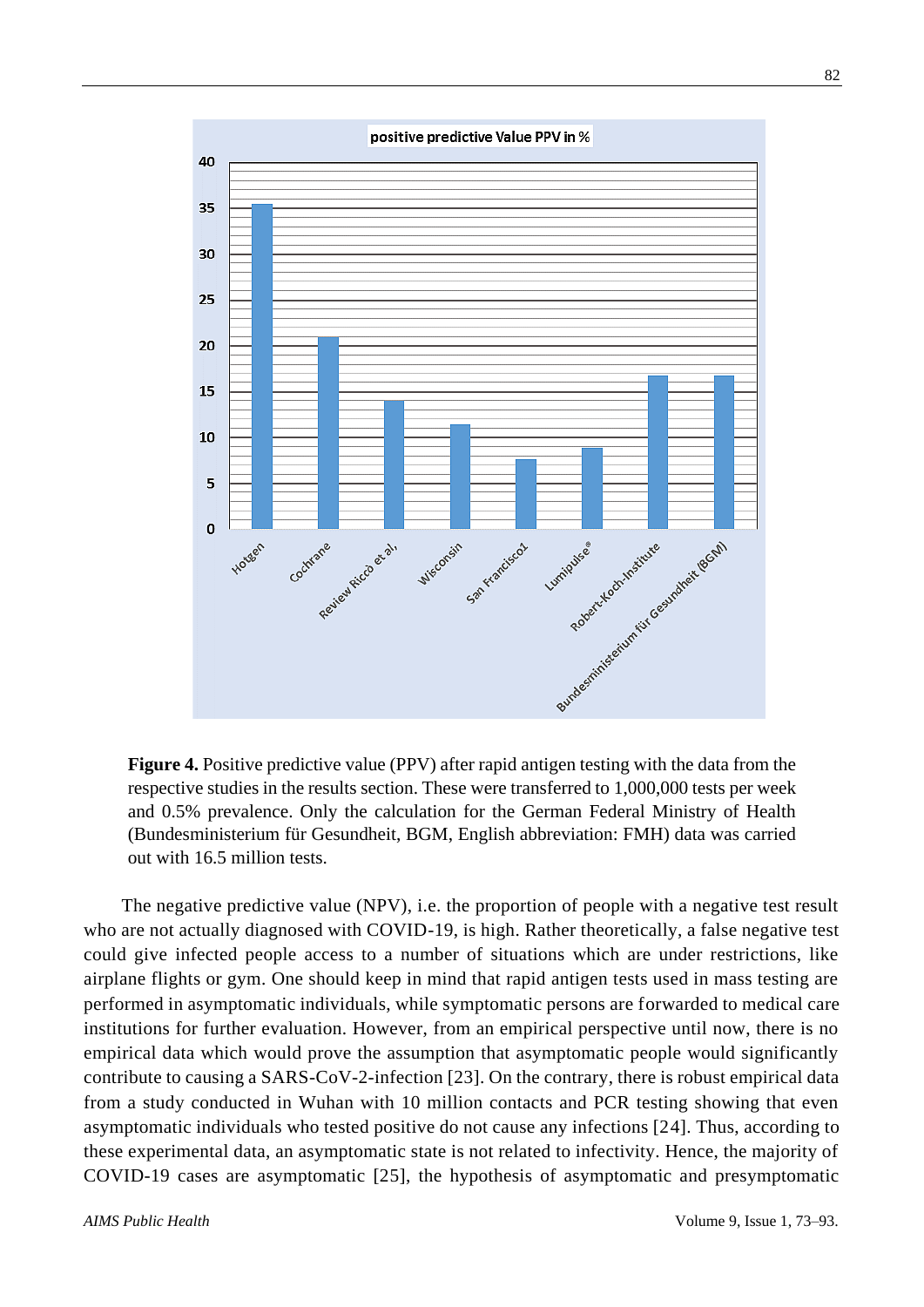transmission is widely supported, however the scientific literature does not provide strong evidence for asymptomatic spread of the disease in the general population [26]. The main arguments for asymptomatic spread are case reports and expert opinions [27–31]. Empirically, the assumption that asymptomatic persons are virus spreaders cannot be supported [26]. Systematic reviews do not provide moderate or strong evidence [32–34,26]. Therefore, the WHO does not recommend the general testing of asymptomatic individuals, but only in special environments [23]. The increase in the 7-day incidence due to the additional rapid antigen tests carried out is, according to the simulation calculations, approx. 5/100,000 for 1,000,000 tests. This is to be regarded as a basic value that can serve as a multiplier if the actual number of tests per week is known. How severe the influence of a high number of additional rapid antigen tests with subsequent SARS-CoV-2 PCR testing can be on the incidence (additional 84.6/100,000) is shown by the maximum example based on the contingent figures of 16.5 million tests per week given by the German Federal Ministry of Health (Bundesministerium für Gesundheit, BGM, English abbreviation: FMH).

#### **4. Discussion**

#### *4.1. Relevance of results*

The simulation calculations for the Federal Republic of Germany on the basis of the evidencebased literature on SARS-CoV-2 antigen rapid tests yielded the following key results: on the assumption of 1,000,000 tests per week with a prevalence of 0.5%, a high number of false positive test results, a low positive predictive value, a high negative predictive value, but with a significant number of potentially missed cases of infection and an increase in the 7-day incidence due to the additional rapid antigen tests of approx. 5/100,000. A previous maximum calculation based on the contingent numbers for self-tests given by the BGM (FMH) even showed an additional possible influence on the 7-day incidence of 84.6/100,000. These calculations are based on the assumption of representative population samples from the general population with a prevalence of 0.5%.

It could now be argued that the people who were classified as false positive have to be rescreened with a PCR test anyway and that this would then detect these false positive results. This is certainly correct for the majority of those affected as our calculations show although at least several hundred people or even potentially many thousands of people—depending on the absolute number of tests would still be unjustly sent into isolation, accompanied by psychological and economic harm. In addition, it is mandatory for all those tested positive to go into quarantine immediately after the positive test until the PCR result is available, usually after 1–2 days.

To make matters worse, the Robert Koch Institute reports that only 65% of the positive rapid antigen tests it received were followed up with a PCR test [12]. This is also confirmed by data from South Tyrol (Provincia autonoma di Bolzano – Alto Adige), Italy. Since the rapid antigen tests have been used there is no correlation between the number of rapid antigen tests and the number of PCR tests that can be ascertained (http://www.provinz.bz.it/sicherheit-zivilschutz/zivilschutz/aktuelledaten-zum-coronavirus.asp#accept-cookies). From the data obtained from South Tyrol it can be further concluded that after testing more than 80% of the population the test positive numbers only temporarily decreased by about 1/3.

In addition, it must be taken into account that a positive antigen rapid test result can set in motion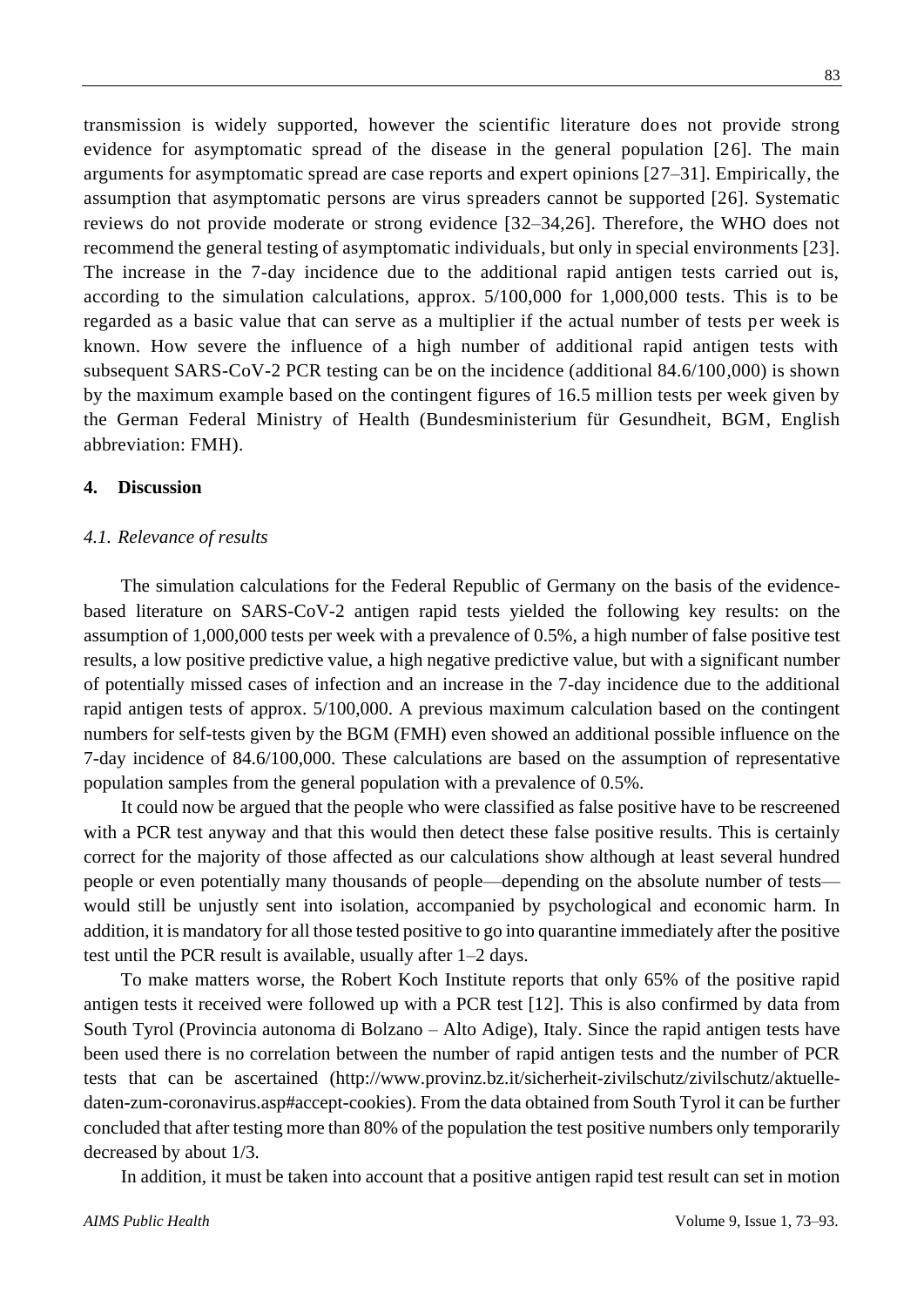a further, depending on the setting, test cascade of contact persons, which in turn can lead to the complications shown in the example calculations. If there are enough contact people (e.g. in a school class), then an exponential growth through several "generations" of contact people, stimulated by predominantly false positives, can arise.

The group of authors of the Robert Koch Institute also addresses the lower sensitivity and lower specificity of rapid antigen tests and the resulting false negative and false positive results. The false positive results could be at least partially detected with a subsequent PCR test [35]. The sample collection is very decisive for the accuracy of the result as are environmental variables such as temperature. However, medical laypeople cannot effectively control the sample quality. These tests are intended for use by professionals. A positive result does not mean a diagnosis of SARS-CoV-2 infection. The diagnosis is only made by the subsequent RT-PCR test and the medical assessment. This corresponds to the recommendation of the WHO [36] but is not actually implemented in Germany since a positive SARS-CoV-2 PCR test result alone has so far been misinterpreted as an infection without taking into account symptoms or Ct values and therefore does not meet the requirements of the Infection Protection Act.

The authors of the RKI also state that the national testing strategy provides for targeted and occasion-related testing. This is not to be regarded as fulfilled in the case of mass testing of asymptomatic individuals. If a positive rapid antigen test result occurs, then there is an obligation for immediate domestic isolation and retesting by means of RT-PCR screening. Experience with adequately suitable antigen tests would hardly be available in Germany [35]. The clinical evidencebased paradigm of testing for differential diagnostic clarification and verification of a suspected diagnosis made clinically on the basis of symptoms is not observed in this approach.

The false negative test results would fundamentally question the goal of preventing the spread of infection in the long term. On the other hand, it must be considered that the rapid antigen tests correctly respond to people with a low viral load and high SARS-CoV-2 PCR-Ct values by giving negative results; and the definition of a false negative result is due to the dubious gold standard of the PCR test. The pseudo-validation studies carried out clearly show that persons with SARS-CoV-2 PCR test Ct values ≥30 are not likely to be infectious [37,38], this may be the case even for Ct values >24 [39,40]. In comparison to symptomatic patients asymptomatic SARS-CoV-2 PCR test positive patients have a low viral load and also only short viral excretion times, which considerably reduces their risk of transmitting SARS-CoV-2 [24]. The clinical significance of a postulated 2.6- and 8-fold more SARS-CoV-2 infections than those identified by testing [41] has to be questioned in view of the non-existent over-load of the German health care system [42] and a non-existent excess mortality in 2020 [43]. A study in a skilled nursing facility came to different conclusions saying that more than half of residents with positive test results were asymptomatic at the time of testing and most likely contributed to transmission [44]. However, the authors were not able to quantify the contributions of asymptomatic and presymptomatic subjects to transmission of SARS-CoV-2. There was a poor correlation between symptom onset and viral shedding as there were difficulties of measuring precise dates of symptom onset or differences in viral shedding in this population. Symptoms were assessed by nursing staff and clinicians. Of those who reported symptoms at the time of testing, 62% had cognitive impairment, while 56% of those who did not report symptoms also had cognitive impairment [44] questioning the validity of symptom reporting. Whether these findings can be generalized to other settings is unclear. Nevertheless, a focused protection approach in such special settings should be recommended.

The incremental impact on 7-day incidence may seem relatively small at 5/100,000 for 1,000,000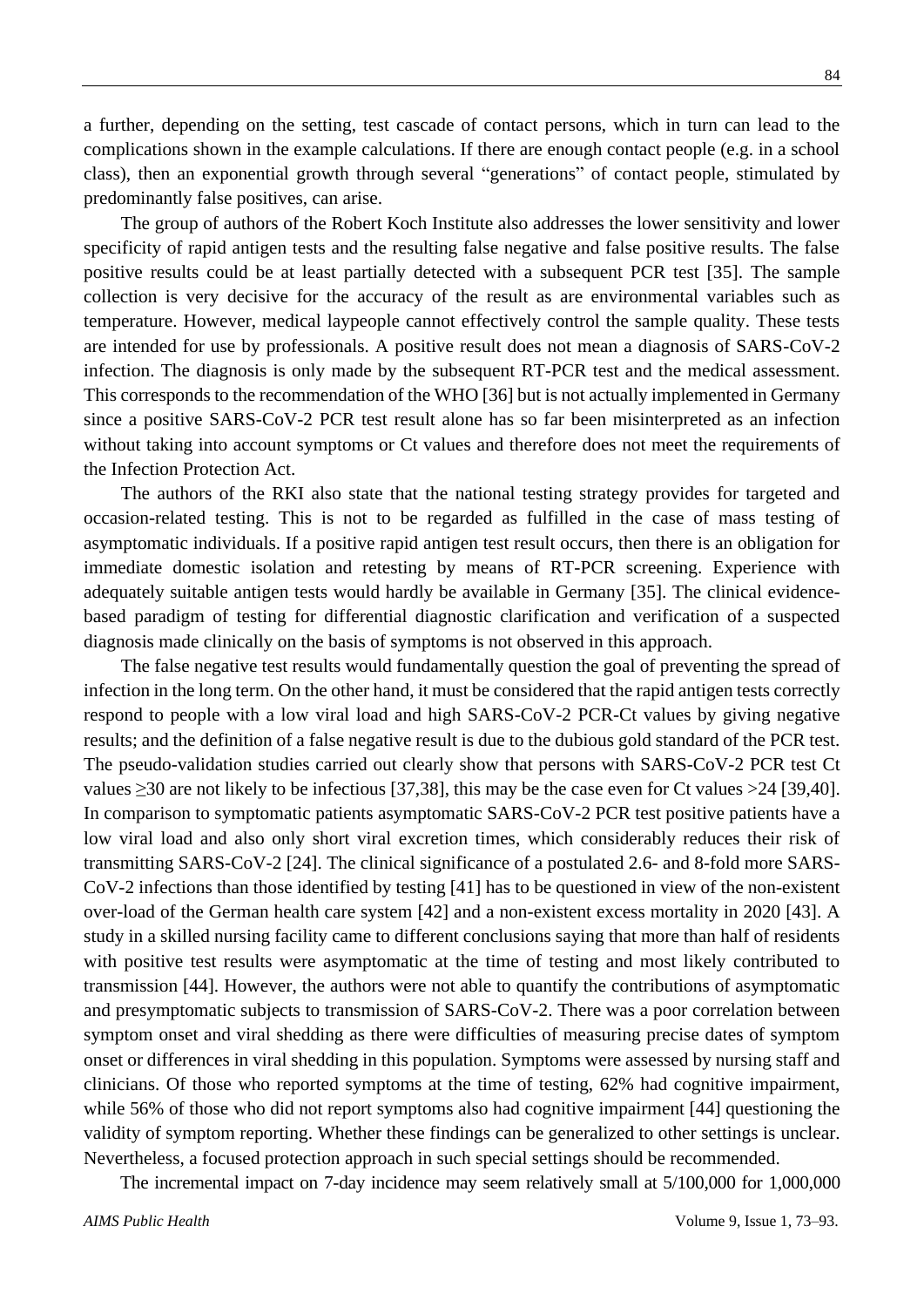tests per week. However, since rapid antigen testing in the Federal Republic of Germany were in its infancy at the time of writing, we assume that 1,000,000 tests per week represent a lower limit that has already been clearly exceeded because politicians are already talking about "citizen testing" and about it being a "citizen's duty" to be tested. Furthermore, rapid antigen testing is being massively promoted by state authorities such as the Robert Koch Institute, which is subordinate to the Ministry of Health and massive public information campaigns are being announced [45]. It is therefore to be expected that the number of rapid antigen tests will increase significantly. A doubling to 2,000,000 tests would then cause an increase in the 7-day incidence by 10/100,000. The maximum calculation based on the antigen rapid test quotas given by the BGM (FMH) has made the possible massive impact on the 7-day incidence clear. In addition, there would be the SARS-CoV-2 PCR tests performed week after week, which produce false positive test results due to their error rate (specificity 98.6%). Even if the disease were no longer present (prevalence 0%) and 705,520 tests were performed from calendar week 25, 9877 false positive results would be obtained, producing an incidence of 11.9/100,000. The 7-day incidence at the end of June 2021 was around 5/100,000, lower than the predicted false-positive rates. However, the above figures include multiple testing and other methodological aspects (preselection by positive SARS-CoV-2 rapid Point-of-Care tests, high variances between laboratories due to lack of standardization of the SARS-CoV-2 PCR test; simplification of the model using averages instead of full distributions; testing in low prevalence settings). For a full explanation see Supplementary Material S2. It should also be kept in mind that testing in nonlaboratory settings and by untrained people for this purpose represents an additional source of error, the quantification of which is not reliable on the basis of the data available so far. These examples clearly show how carefully the advantages and disadvantages of a population-based testing strategy must be evaluated.

Kohn et al. list several biases that can occur in diagnostic accuracy studies. In the present case, the imperfect gold standard bias and the spectrum bias are of importance. As will be shown below, the SARS-CoV-2 PCR test method is a seriously imperfect gold standard as this test is neither sufficiently standardized nor validated. As a consequence, studies repeatedly complain about low sensitivities of the rapid antigen tests even though these stem from the fact that the SARS-CoV-2 PCR test subjects with high Ct levels were classified as being test positive who have a very low, clinically irrelevant viral load, which the rapid antigen test correctly fails to detect. Therefore, some studies are moving towards defining Ct cut-off values for the infectivity of individuals, e.g.  $Ct < 30$  in order to increase the sensitivity of the rapid antigen test. At the same time this concedes the clinical irrelevance of higher SARS-CoV-2 PCR Ct values so that these people would no longer be defined as infectious.

A spectrum bias results from the fact that in some clinical studies, symptomatic individuals  $(D+)$  were included in the studies ("sickest of the sick"), while individuals without symptoms (D–) were recruited ("wellest of the well"), so that sensitivity and specificity were overestimated [46] (p 1202).

In addition, the small or even non-existent role of asymptomatic and presymptomatic SARS-CoV-2 PCR test positives in the infection process, in which a high Ct value was present should be mentioned. This has now been shown in several studies [24,34,47,48]. The claim in the study by Paul et al. that the viral load of asymptomatic individuals did not differ from those with symptoms is therefore surprising [6]. The construct of "asymptomatic patients" is therefore generally to be doubted from a technical point of view, also on the basis of the study from Wuhan mentioned above [24]. In this study with almost 10 million participants, there were 300 asymptomatic, SARS-CoV-2-PCR-positive patients. The examination of their 1174 closest contacts, however, yielded zero PCR-positive test results. It follows that those who test positive but are clinically asymptomatic should be considered non-infectious. This is further supported by the fact that not a single replicable SARS-CoV-2 virus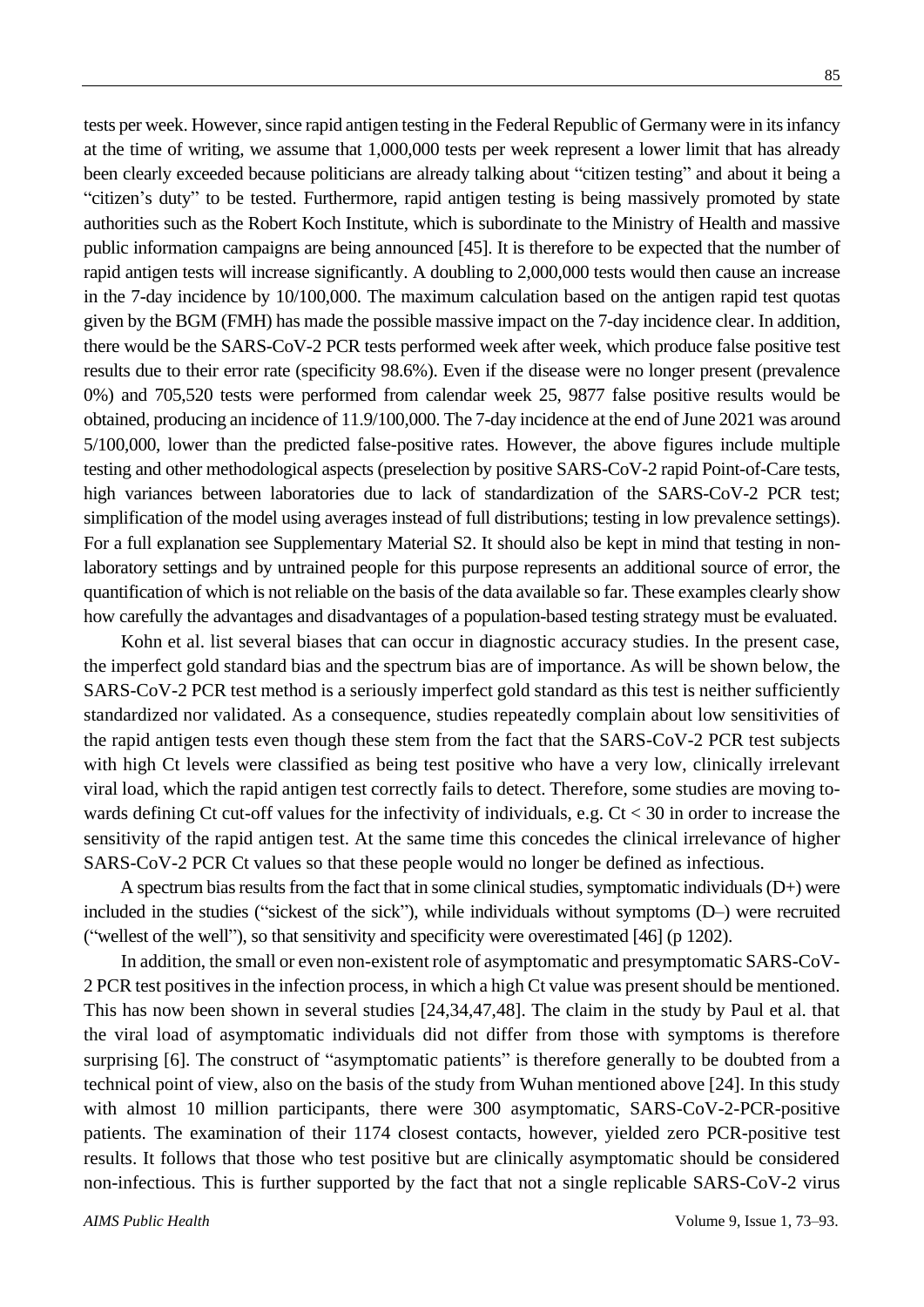could be grown from the 300 positive samples of asymptomatic virus cultures in the study.

In its new Recommendations for national SARS-CoV-2 testing strategies and diagnostic capacities, the WHO recommends discontinuing mass testing of asymptomatic persons due to the lack of evidence and the costs involved. This is only recommended for frequently exposed groups such as health care workers or long-term care facility workers. It is stated that the evidence base on effectiveness of widespread asymptomatic population screening and self-testing for SARS-CoV-2 is currently lacking and therefore is not sufficient to make recommendations [23].

#### *4.2. Imperfect gold standard bias*

Imperfect gold standard bias is an epidemiological term discussed by Kohn, Carpenter & Newman [46]. This technical term implies that the criterion against which other tests are validated has itself questionable quality criteria, so that the unfavorable quality criteria of the tests under investigation, which may be derived from this, are improperly criticized.

Since the use of the SARS-CoV-2 PCR test method has been criticized as the gold standard for validating the rapid antigen tests, some empirical results regarding the SARS-CoV-2 PCR test method will be discussed.

The importance of Ct values in the SARS-CoV-2 PCR test method has already been pointed out. With Ct values between 10 and 20 viruses were also detectable in the cell culture in 76.6% of the samples. The proportion of culture-positive cell samples decreased to 24.1% for Ct values between 20 and 30 and to 2.9% for Ct values >30 [49]. Individuals with higher Ct values, in whom viruses could be cultured, had corresponding clinical symptoms. In their review, Jefferson et al. conclude that virus cultivation in cell cultures was rarely possible at Ct values >24 or when the onset of symptoms was more than 8 days ago [50]. This was confirmed in another study [39]. The contagiousness of people with Ct values >24 and duration of symptoms >8 days is therefore very likely to be low, if still present at all. Rao et al. come to fundamentally similar conclusions in their review and advocate that Ct values should always be given in PCR testing, as these can be used to make important clinical and health policy decisions [51]

The expressed criticism of the pseudo-validation of the rapid antigen tests by the SARS-CoV-2 PCR test method is supported in a commentary in the renowned journal Lancet [7]. The authors argue that the SARS-CoV-2 PCR test method is an inappropriate gold standard to validate the SARS-CoV-2 rapid antigen test. The SARS-CoV-2 PCR test detects RNA even from past infections in people who are no longer symptomatic. The median time of positive results in the PCR test is 22–33 days, while most infected persons are infectious for 4–8 days. Consequently, 50–75% of PCR test positives are postinfectious and thus not acutely infectious. As a result, they should not be included in the official statistics at all. PCR tests can detect virus concentrations that are irrelevant for an infection and still show positive results weeks to months after an infection. Therefore, the authors are not surprised that the rapid antigen tests have low sensitivities compared to the SARS-CoV-2 PCR tests as they do not detect those with low viral loads. For a test from which health policy decisions are derived, this means that it has fulfilled its task absolutely correctly [7] (p 1426). It should merely be added that, due to the equally imperfect specificities of the rapid antigen tests, narrow indications must be made, and they should never be used as mass tests as this in turn leads to false positive results (i.e. with a self-reinforcing effect, see model calculations in the results section).

Surkova et al. note that no gold standard exists for validating the SARS-CoV-2 PCR test [52].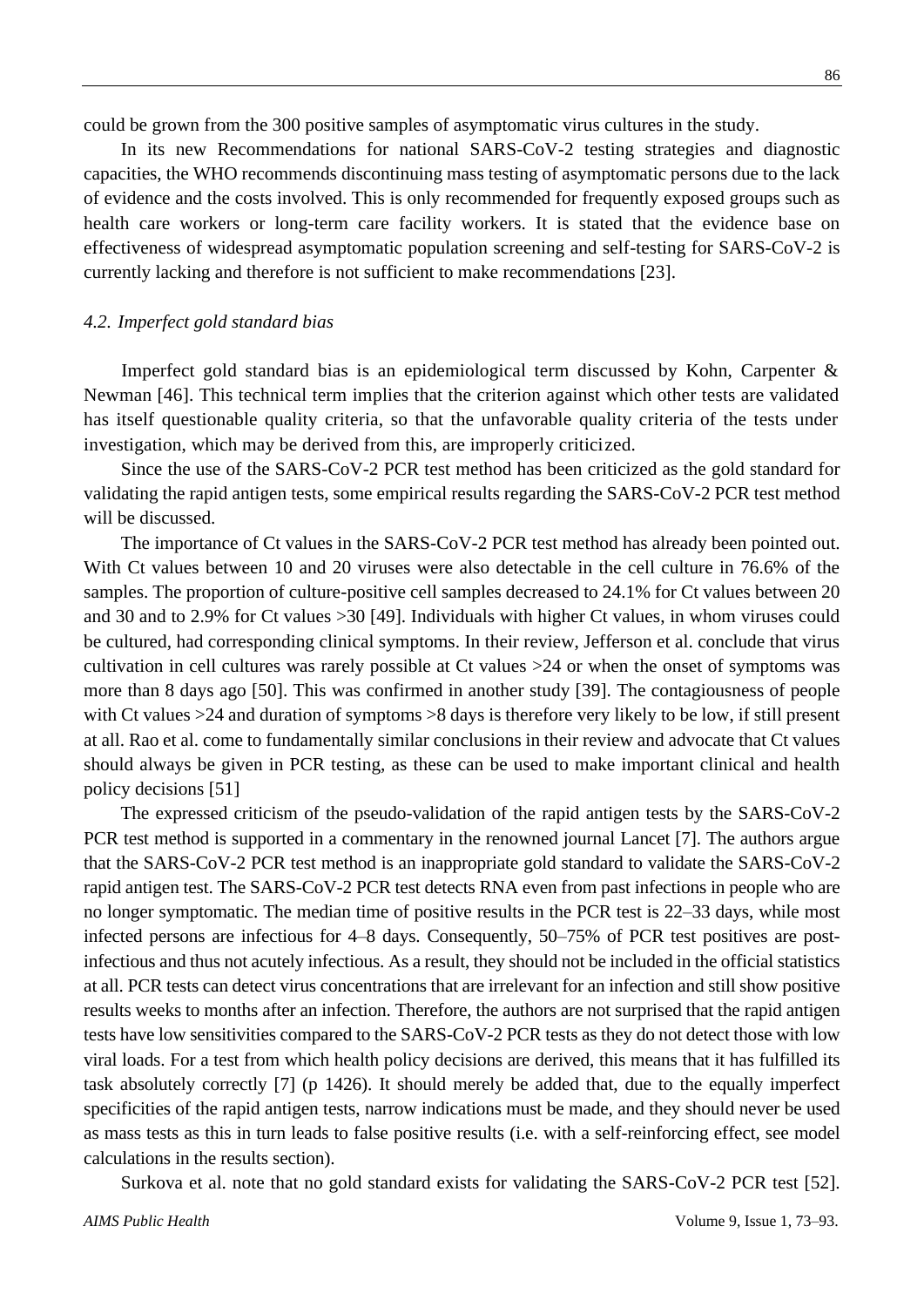Rates of false positive test results in the UK ranged from 0.8% to 4.0% in autumn 2020. If there is a low pretest probability, test results should be interpreted with caution and a second sample should be taken. Lühmann reports low positive predictive values for the SARS-CoV-2 PCR test in mass testing with low prevalence [53]. The probability of actually having the disease in the case of a positive test result is therefore low. In the diagnosis of SARS-CoV-2, the WHO points out that testing for other pathogens should also be carried out. Co-infections with other pathogens do not exclude COVID-19 and vice versa. In particular, co-infections with influenza A have been reported. Therefore, a wellfounded differential diagnosis is to be recommended [54]. In an information notice of January 2021, the WHO clearly stated that the Ct is inversely proportional to the viral load, as also shown in the above studies and reviews. A new sample should be taken if the test results do not match the clinical picture and consequently a new PCR test should be performed. Furthermore, the WHO states that the prevalence of a disease influences the predictive diagnostic value. The lower the prevalence the higher the risk of false positive results. This means that the likelihood that a person who receives a positive PCR test result is actually infected with SARS-CoV-2 decreases as prevalence decreases regardless of the specificity adopted [36]. The WHO goes on to instruct clearly that PCR tests should be considered diagnostic aids only. Consequently, medical personnel must assess each result in the context of the timing of sample collection, type of sample, clinical observations, patient history, confirmed contacts and epidemiological information. The sole assessment of a positive SARS-CoV-2 PCR test as infectious is therefore inadmissible, not least on the basis of the Infection Protection Act. A decision as to whether an infection is actually present can and may only be made by a physician.

This is further supported by a recent German study. In an evaluation of SARS-CoV-2 PCR test results from a laboratory serving about 80% of the German city of Münster with a population of about 313,000, only 40.6% of the positive subjects had Ct values <25, which were considered infectious in the UK Office for National Statistics (ONS) COVID-19 household survey [40]. Therefore, it is not suitable to simply count positive SARS-CoV-2 PCR test results to represent the infectiousness of the disease which are then used to operationalize a disease occurrence in the context of an incidence parameter. It should further be mentioned that there is no standardized testing strategy in Germany. This means that already the daily incidence values are not comparable. Furthermore, the total number of tests carried out per week in Germany cannot be reliably determined, as only a certain number of laboratories report them voluntarily to the RKI.

Another difficulty in validating both rapid antigen test results and SARS-CoV-2 PCR test results are interpretation problems with the corresponding virus cultures. There is no direct evidence of the relationship between infectivity in cell cultures and virus transmissibility in humans. It is unknown whether individuals with low viral loads who test positive in virus cultures contribute to virus spread. Thus, it may be that cell culture-based testing is too sensitive a method to adequately represent viral transmission in humans. Furthermore, the detection rate of rapid antigen tests is thought to be affected in the context of natural mutations [55]. Samples with Ct values >33 can only rarely cause cultivation in virus cultures, which means low infectivity [56]. In another study, no virus cultivation was achieved in samples with Ct values >29 [37]. On the other hand, other authors state that Ct values between 17 and 32 represent culturable virus amounts and should be assumed to be infectious but mention in the same article that it is not yet known how many SARS-CoV-2 virions are required to cause an infection [41]. Thus, this method represents a suitable gold standard for the presence of replicable viruses, which, however, does not necessarily mean a gold standard for infectivity at the same time.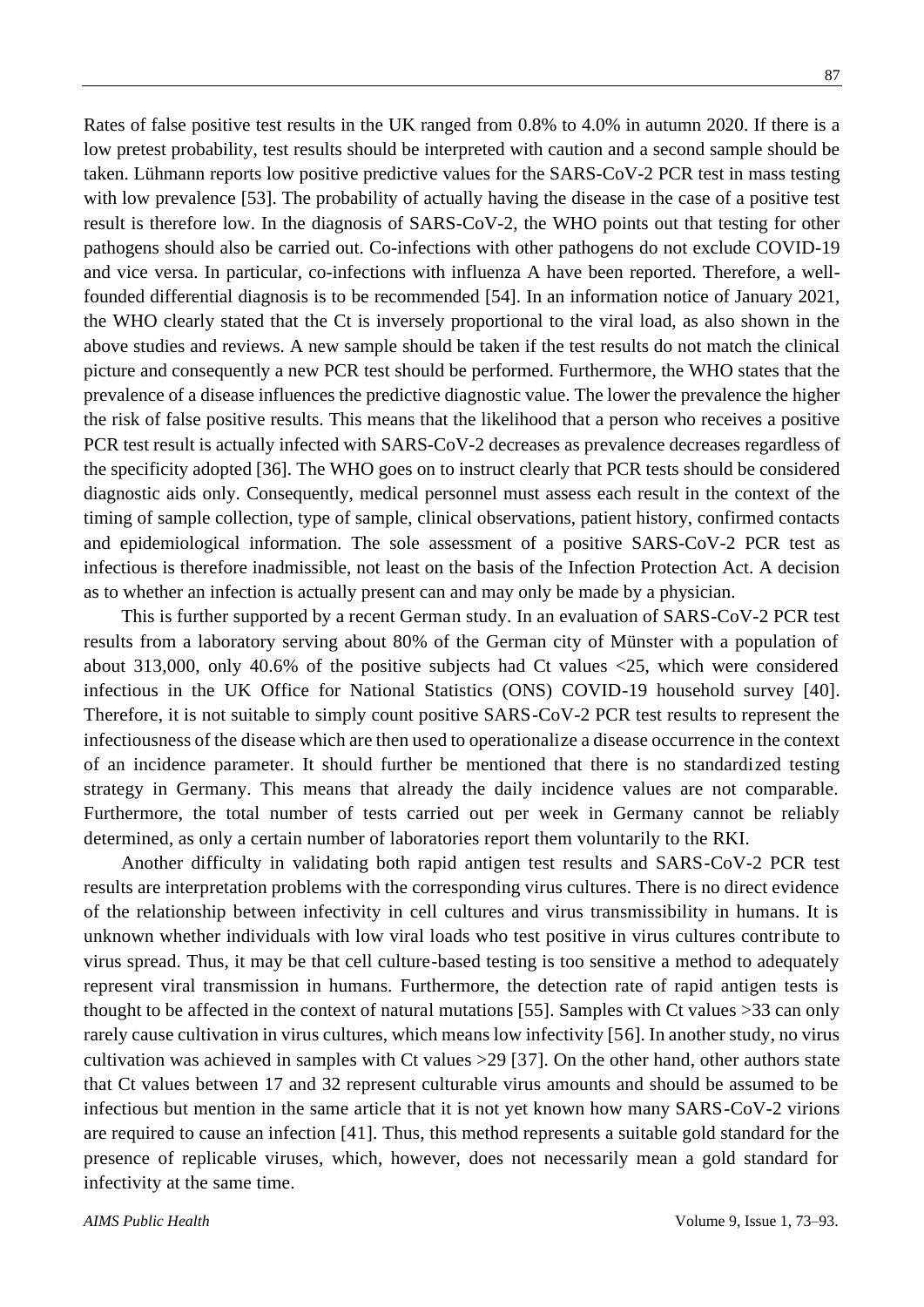#### *4.3. Methodological problems of repeated screening tests*

Paul et al. cite recommendations that repeated testing with rapid antigen tests every 2–3 days is appropriate [6], but this is based on modelling that has often been shown to be inaccurate for COVID-19 [57]. The authors conclude that the value of rapid antigen testing as a single test in asymptomatic individuals is significantly limited [6] (p 14).

For example, modelling exists to show that the effectiveness of screening is largely based on the frequency of testing. The authors admit that this leads to some false positive results, which result in unnecessary quarantine [58], but this is not discussed further. The modelling is not based on real samples but on constructed samples and only the sensitivity of rapid tests is considered, not the specificity.

All these calls for regular, repeated screening do not take into account crucial methodological considerations. Indeed, it is obvious that the probability of a false positive result increases even further with an increasing number of screening tests [59,60]. Other mathematical models would therefore be necessary for an adequate interpretation of the results of repeated measurements with rapid antigen tests on the same persons. Dinnes et al. consequently criticize that in repeated testing the entire test strategy would have to be examined and not only the tests used [4].

Iacobucci criticizes the repeated mass testing at British universities, as it only produced a low positive rate of 0.5%. Political goals had taken precedence over those of science or health [61]. Many false positive results were produced at enormous cost. Massive doubts are expressed about the scientificity and ethical justification of the testing programme and recommendations are made to stop it. Instead, only students with corresponding symptoms should be tested. Incidentally, this is the only possible logical consequence of the above-mentioned finding from Wuhan that asymptomatic individuals are unlikely to cause an infection and this also corresponds to the recent recommendations of the WHO [23].

### **5. Conclusions**

Both rapid antigen tests and the SARS-CoV-2 PCR test method should only be used if there is a corresponding pre-test probability, i.e. with a corresponding diagnostic hypothesis. In effect, this means that they should be used on people suffering from respiratory symptoms and not on symptomfree people [23] because, even if the disease disappears completely, the resulting test pandemic will never end due to false positive results.

In general, neither the pseudo-validation of the rapid antigen tests on a procedure such as the SARS-CoV-2 PCR test method nor the test rationale behind it is convincing from a test-theoretical and evidence-based perspective:

The preselection of positive test results by the rapid antigen tests leads to an increased pre-test probability during post-testing by the SARS-CoV-2 PCR tests. This in turn increases the positive rate of the SARS-CoV-2 PCR tests, which is only an effect of the increased testing and corresponding preselection by the rapid antigen tests. This, however, is then interpreted by the political mandate holders as a worsening of the infectious situation irrespective of the increased number of tests. The positive rate is used by politicians as an indicator of the severity of the epidemic situation. If the number of tests exerts an influence on the assessment of this situation, this is an inadmissible conclusion. Furthermore, this parameter is inappropriate because it is based on a non-representative population sample each week. A further complication is the fact that the test strategy and the number of tests per 100,000 varies regionally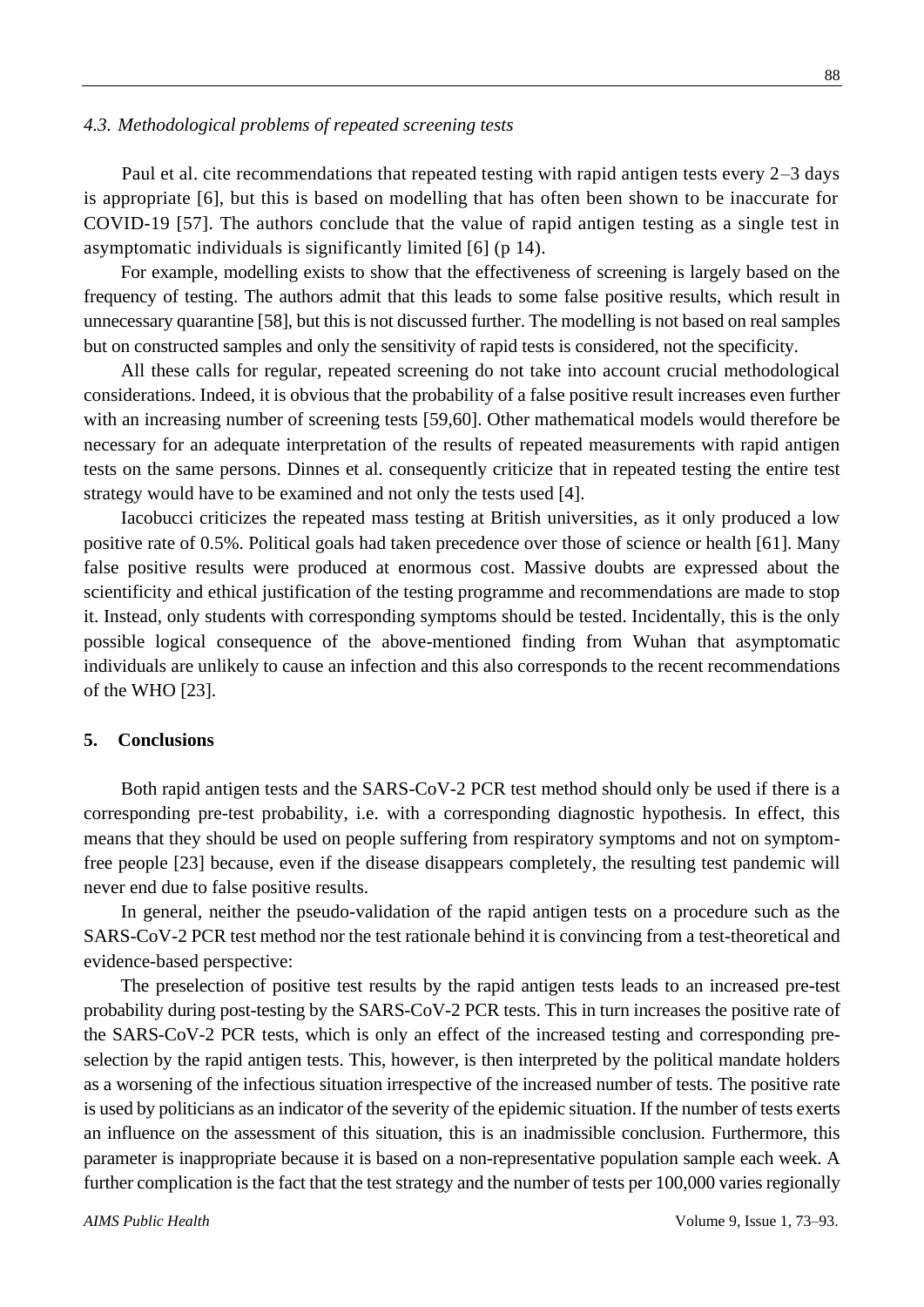in a significant manner so that comparisons between regions are only of limited value and the average positive rate for Germany may be distorted by the absence of standardization.

Furthermore, a differential diagnosis would be required e.g., by means of a multiplex PCR test (e.g. SARS-CoV-2-qPCR Plus). This would detect the new coronavirus with influenza A and B as well as RSV A and B and other particularly frequent respiratory tract pathogens, instead of just screening one pathogen. It can be concluded that the practical benefit of mass testing with rapid antigen tests cannot be proven [23].

Current data on the global Infection Fatality Rate (IFR) for COVID-19 is 0.15% [62], which means that 99.85% of those with a COVID-19 infection survive the disease. In view of such a comparatively low mortality rate and correspondingly high survival rate, the mass testing described in this context is not expedient from an epidemiological aspect and is not justified.

### **Acknowledgments**

We thank Bonita Blankart for translation of the manuscript.

## **Conflict of interest**

The authors have no conflict of interest to declare.

## **References**

- 1. Protzer U, Keppler O, Renz H, et al. (2021) Positionspapier des Netzwerk B-FAST im Nationalen Forschungsnetzwerk der Universitätsmedizin zu COVID-19 zur Anwendung und Zulassungspraxis von Antigen-Schnelltests zum Nachweis des neuen Coronavirus, SARS-CoV-2. Available from: http://www.mvp.uni-muenchen.de/fileadmin/diagnostik/Teaserbilder/B-FAST\_aktuell\_Positionspapier\_SARS-CoV-2-Ag-Schnelltests.pdf.
- 2. European Centre for Disease Prevention and Control (2020) Options for the use of rapid antigen tests for COVID-19 in the EU/EEA and the UK. *Tech Rep*.
- 3. Robert Koch Institut (RKI). Corona-Schnelltest-Ergebnisse verstehen, Berlin, 2021. Available from: [https://www.rki.de/DE/Content/InfAZ/N/Neuartiges\\_Coronavirus/Infografik\\_Antigentest\\_PDF.pd](https://web.archive.org/web/20210319165343/https:/www.rki.de/DE/Content/InfAZ/N/Neuartiges_Coronavirus/Infografik_Antigentest_PDF.pdf?__blob=publicationFile) [f?\\_\\_blob=publicationFile.](https://web.archive.org/web/20210319165343/https:/www.rki.de/DE/Content/InfAZ/N/Neuartiges_Coronavirus/Infografik_Antigentest_PDF.pdf?__blob=publicationFile)
- 4. Dinnes J, Deeks JJ, Berhane S, et al. (2021) Rapid, point-of-care antigen and molecular-based tests for diagnosis of SARS-CoV-2 infection. *Cochrane Database Syst Rev* 3: CD013705.
- 5. Riccò M, Ferraro P, Gualerzi G, et al. (2020) Point-of-care diagnostic tests for detecting SARS-CoV-2 antibodies: a systematic review and meta-analysis of real-world data. *J Clin Med* 9: 1515.
- 6. Robert Koch Institut (RKI). Epidemiologisches Bulletin, 2021. Available from: [https://www.rki.de/DE/Content/Infekt/EpidBull/Archiv/2021/Ausgaben/03\\_21.pdf?\\_\\_blob=publ](https://www.rki.de/DE/Content/Infekt/EpidBull/Archiv/2021/Ausgaben/03_21.pdf?__blob=publicationFile) [icationFile.](https://www.rki.de/DE/Content/Infekt/EpidBull/Archiv/2021/Ausgaben/03_21.pdf?__blob=publicationFile)
- 7. Mina MJ, Peto TE, García-Fiñana M, et al. (2021) Clarifying the evidence on SARS-CoV-2 antigen rapid tests in public health responses to COVID-19. *Lancet* 397: 1425–1427.
- 8. Corman VM, Landt O, Kaiser M, et al. (2020) Detection of 2019 novel coronavirus (2019-nCoV) by real-time RT-PCR. *Euro Surveill* 25: 2000045.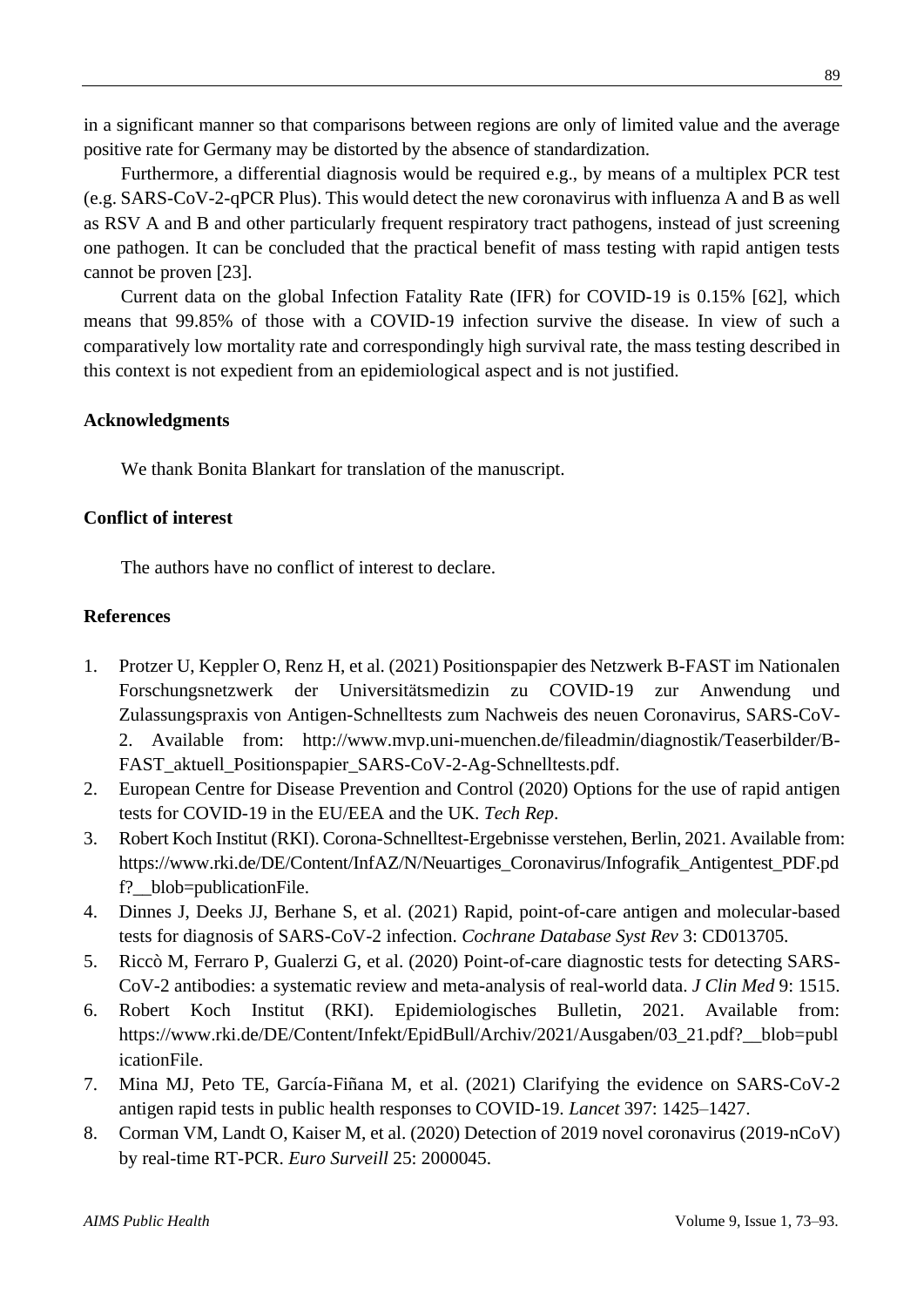- 9. Zeichhardt H, Kammel M (2020) Kommentar zum Extra Ringversuch Gruppe 340 Virusgenom-Nachweis-SARS-CoV-2. *Düsseldorf*.
- 10. Scohy A, Anantharajah A, Bodéus M, et al. (2020) Low performance of rapid antigen detection test as frontline testing for COVID-19 diagnosis. *J Clin Virol* 129: 104455.
- 11. Pray IW, Ford L, Cole D, et al. (2021) Performance of an antigen-based test for asymptomatic and symptomatic SARS-CoV-2 testing at two University campuses - Wisconsin, September-October 2020. *MMWR Morb Mortal Wkly Rep* 69: 1642–1647.
- 12. Robert Koch Institut (RKI). Antworten auf häufig gestellte Fragen zum Coronavirus SARS-CoV-2/Krankheit COVID-19, 2021. Werden die Meldedaten durch die wachsende Anzahl an Schnelltests verzerrt? Available from: [https://www.rki.de/SharedDocs/FAQ/NCOV2019/gesamt.html.](https://www.rki.de/SharedDocs/FAQ/NCOV2019/gesamt.html)
- 13. Salzberger B, Buder F, Lampl BT, et al. (2020) Epidemiologie von SARS-CoV-2/COVID-19. *Gastroenterologe*, 1–7.
- 14. Schüller K. Statistikerin: Positive Schnelltests sind meist falsch selbst wenn sie Mediziner durchführen, 2021. Available from: [https://www.focus.de/gesundheit/coronavirus/corona](https://www.focus.de/gesundheit/coronavirus/corona-infizierte-fruehzeitig-erkennen-statistikerin-positive-schnelltests-sind-meist-falsch-selbst-wenn-sie-medizin-personal-durchfuehrt_id_13061305.html)[infizierte-fruehzeitig-erkennen-statistikerin-positive-schnelltests-sind-meist-falsch-selbst-wenn](https://www.focus.de/gesundheit/coronavirus/corona-infizierte-fruehzeitig-erkennen-statistikerin-positive-schnelltests-sind-meist-falsch-selbst-wenn-sie-medizin-personal-durchfuehrt_id_13061305.html)[sie-medizin-personal-durchfuehrt\\_id\\_13061305.html.](https://www.focus.de/gesundheit/coronavirus/corona-infizierte-fruehzeitig-erkennen-statistikerin-positive-schnelltests-sind-meist-falsch-selbst-wenn-sie-medizin-personal-durchfuehrt_id_13061305.html)
- 15. Pouwels KB, House T, Pritchard E, et al. (2021) Community prevalence of SARS-CoV-2 in England from April to November, 2020: results from the ONS Coronavirus Infection Survey. *Lancet Public Health* 6: e30–e38.
- 16. Vodičar PM, Oštrbenk Valenčak A, Zupan B, et al. (2020) Low prevalence of active COVID-19 in Slovenia: a nationwide population study of a probability-based sample. *Clin Microbiol Infect* 26: 1514–1519.
- 17. Gudbjartsson DF, Helgason A, Jonsson H, et al. (2020) Spread of SARS-CoV-2 in the Icelandic population. *N Engl J Med* 382: 2302–2315.
- 18. Snoeck CJ, Vaillant M, Abdelrahman T, et al. (2020) Prevalence of SARS-CoV-2 infection in the Luxembourgish population: the CON-VINCE study. *medRxiv*.
- 19. Robert Koch Institut (RKI). Täglicher Lagebericht des RKI zur Coronavirus-Krankheit-2019 (COVID-19), Berlin, 2021. Available from: [https://www.rki.de/DE/Content/InfAZ/N/Neuartiges\\_Coronavirus/Situationsberichte/Maerz\\_202](https://www.rki.de/DE/Content/InfAZ/N/Neuartiges_Coronavirus/Situationsberichte/Maerz_2021/2021-03-31-de.pdf?__blob=publicationFile) [1/2021-03-31-de.pdf?\\_\\_blob=publicationFile.](https://www.rki.de/DE/Content/InfAZ/N/Neuartiges_Coronavirus/Situationsberichte/Maerz_2021/2021-03-31-de.pdf?__blob=publicationFile)
- 20. Bundesministerium für Gesundheit (German Ministry of Health). Fragen und Antworten zu Schnell- und Selbsttests zum Nachweis von SARS-CoV-2, 2021. Available from: [https://www.bundesgesundheitsministerium.de/coronavirus/nationale-teststrategie/faq](https://www.bundesgesundheitsministerium.de/coronavirus/nationale-teststrategie/faq-schnelltests.html)[schnelltests.html.](https://www.bundesgesundheitsministerium.de/coronavirus/nationale-teststrategie/faq-schnelltests.html)
- 21. Statistisches Bundesamt. Bevölkerungsstand, 2021. Available from: [https://www.destatis.de/DE/Themen/Gesellschaft-](https://www.destatis.de/DE/Themen/Gesellschaft-Umwelt/Bevoelkerung/Bevoelkerungsstand/Tabellen/zensus-geschlecht-staatsangehoerigkeit-2020.html)[Umwelt/Bevoelkerung/Bevoelkerungsstand/Tabellen/zensus-geschlecht-staatsangehoerigkeit-](https://www.destatis.de/DE/Themen/Gesellschaft-Umwelt/Bevoelkerung/Bevoelkerungsstand/Tabellen/zensus-geschlecht-staatsangehoerigkeit-2020.html)[2020.html.](https://www.destatis.de/DE/Themen/Gesellschaft-Umwelt/Bevoelkerung/Bevoelkerungsstand/Tabellen/zensus-geschlecht-staatsangehoerigkeit-2020.html)
- 22. Grobbee DE, Hoes AW (2014) *Clinical epidemiology: principles, methods, and applications for clinical research*. Jones&Bartlett Publishers.
- 23. World Health Organisation. Recommendations for national SARS-CoV-2 testing strategies and diagnostic capacities. Interim guidance, Geneva, 2021. Available from: [https://apps.who.int/iris/bitstream/handle/10665/342002/WHO-2019-nCoV-lab-testing-2021.1](https://apps.who.int/iris/bitstream/handle/10665/342002/WHO-2019-nCoV-lab-testing-2021.1-eng.pdf?sequence=1&isAllowed=y) [eng.pdf?sequence=1&isAllowed=y.](https://apps.who.int/iris/bitstream/handle/10665/342002/WHO-2019-nCoV-lab-testing-2021.1-eng.pdf?sequence=1&isAllowed=y)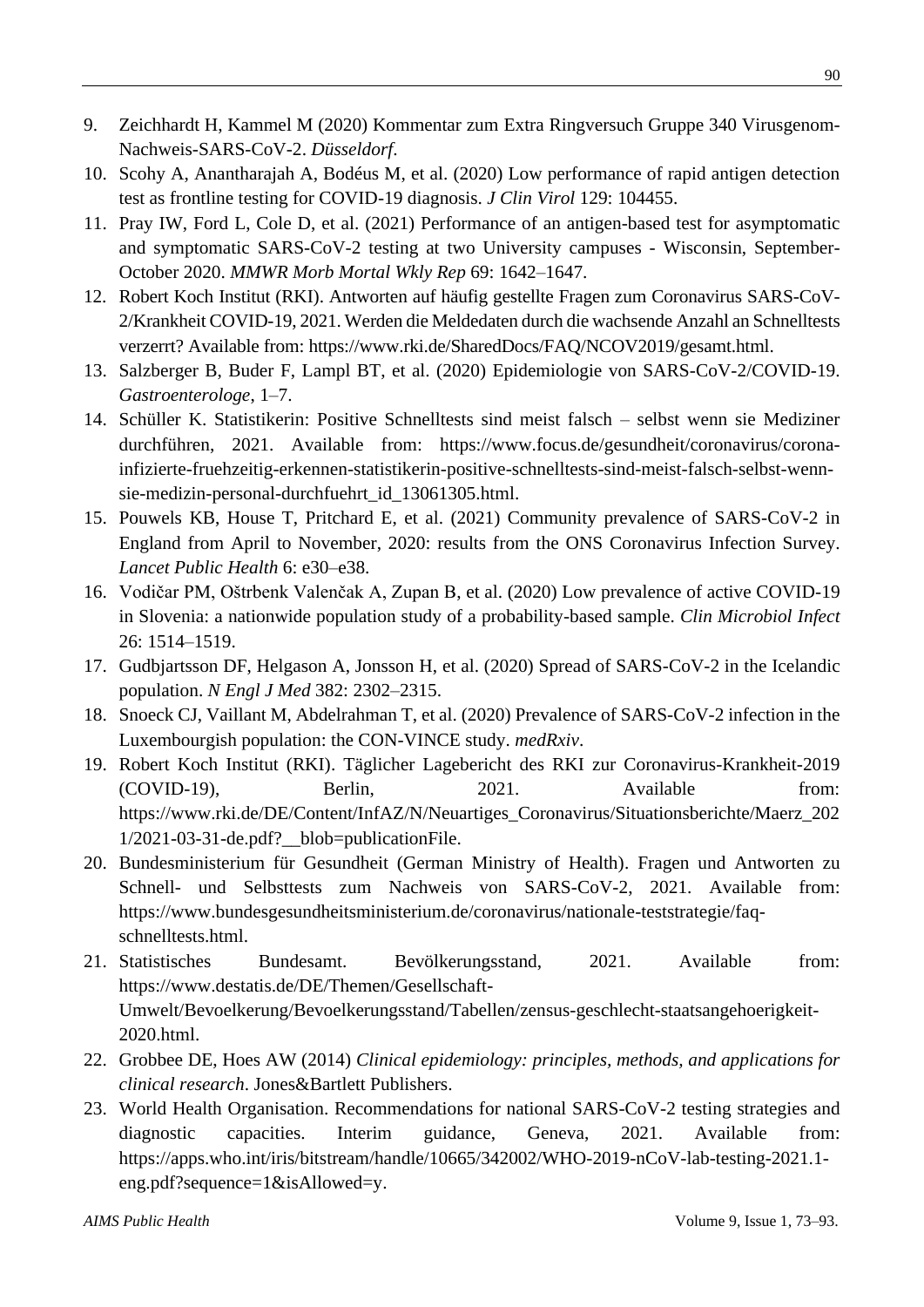- 24. Cao S, Gan Y, Wang C, et al. (2020) Post-lockdown SARS-CoV-2 nucleic acid screening in nearly ten million residents of Wuhan, China. *Nat Commun* 11: 5917.
- 25. Day M (2020) Covid-19: four fifths of cases are asymptomatic, China figures indicate. *BMJ* 369: m1375.
- 26. Obi OC, Odoh DA (2021) Transmission of coronavirus (SARS-CoV-2) by presymptomatic and asymptomatic COVID-19 carriers: a systematic review. *Eur J Med Educ Technol*, 1–7.
- 27. Maniaci A, Iannella G, Vicini C, et al. (2020) A case of COVID-19 with late-onset rash and transient loss of taste and smell in a 15-year-old boy. *Am J Case Rep* 21: e925813.
- 28. Li DTS, Samaranayake LP, Leung YY, et al. (2021) Facial protection in the era of COVID-19: a narrative review. *Oral Dis* 27: 665–673.
- 29. Rothe C, Schunk M, Sothmann P, et al. (2020) Transmission of 2019-nCoV Infection from an asymptomatic contact in Germany. *N Engl J Med* 382: 970–971.
- 30. Day M (2020) Covid-19: identifying and isolating asymptomatic people helped eliminate virus in Italian village. *BMJ* 368: m1165.
- 31. Lubrano R, Bloise S, Testa A, et al. (2021) Assessment of respiratory function in infants and young children wearing face masks during the COVID-19 pandemic. *JAMA Netw Open* 4: e210414.
- 32. Jefferson T, Spencer EA, Brassey J, et al. (2021) Transmission of severe acute respiratory syndrome coronavirus-2 (SARS-CoV-2) from pre and asymptomatic infected individuals. A systematic review. *Clin Microbiol Infect* S1198–743X(21)00616–9.
- 33. Savvides C, Siegel R (2020) Asymptomatic and presymptomatic transmission of SARS-CoV-2: a systematic review. *medRxiv*.
- 34. Qiu X, Nergiz AI, Maraolo AE, et al. (2021) Defining the role of asymptomatic and presymptomatic SARS-CoV-2 transmission-a living systematic review. *Clin Microbiol Infect* 27: 511–519.
- 35. Seifried J, Böttcher S, Oh DY, et al. (2021) Was ist bei Antigentests zur Eigenanwendung (Selbsttests) zum Nachweis von SARS-CoV-2 zu beachten? *Epidemiologisches Bull* 8: 3–9.
- 36. World Health Organisation. WHO Information Notice for IVD Users 2020/05. Nucleic acid testing (NAT) technologies that use polymerase chain reaction (PCR) for detection of SARS-CoV-2, 2021. Available from: [https://www.who.int/news/item/20-01-2021-who-information](https://www.who.int/news/item/20-01-2021-who-information-notice-for-ivd-users-2020-05)[notice-for-ivd-users-2020-05.](https://www.who.int/news/item/20-01-2021-who-information-notice-for-ivd-users-2020-05)
- 37. Strömer A, Rose R, Schäfer M, et al. (2020) Performance of a point-of-care test for the rapid detection of SARS-CoV-2 antigen. *Microorganisms* 9: 58.
- 38. Iglὁi Z, Velzing J, van Beek J, et al. (2021) Clinical evaluation of Roche SD Biosensor rapid antigen test for SARS-CoV-2 in Municipal Health Service Testing Site, the Netherlands. *Emerg Infect Dis* 27: 1323–1329.
- 39. Bullard J, Dust K, Funk D, et al. (2020) Predicting infectious severe acute respiratory syndrome coronavirus 2 from diagnostic samples. *Clin Infect Dis* 71: 2663–2666.
- 40. Stang A, Robers J, Schonert B, et al. (2021) The performance of the SARS-CoV-2 RT-PCR test as a tool for detecting SARS-CoV-2 infection in the population. *J Infect* 83: 244–245.
- 41. Platten M, Hoffmann D, Grosser R, et al. (2021) SARS-CoV-2, CT-values, and infectivityconclusions to be drawn from side observations. *Viruses* 13: 1459.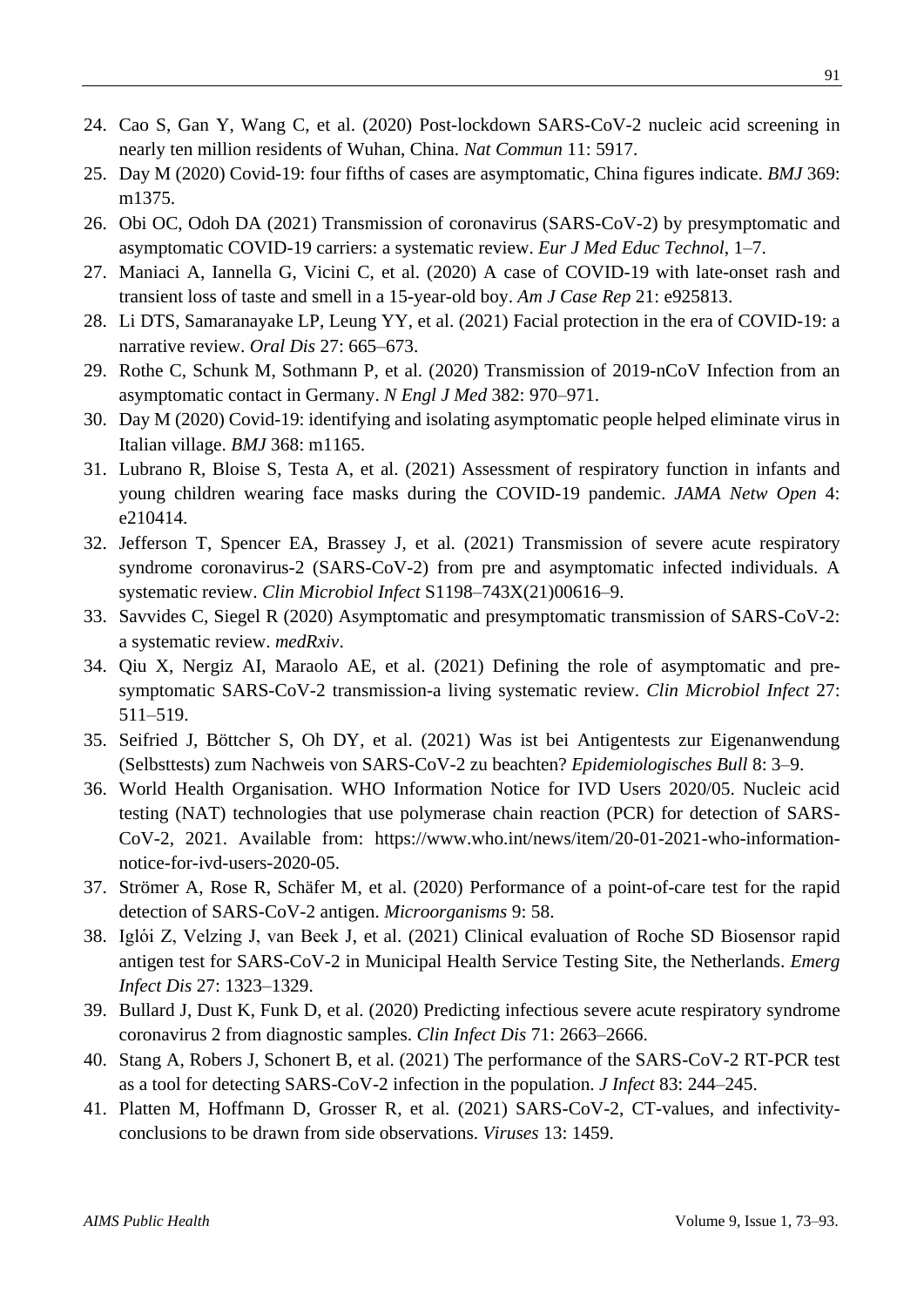- 42. RWI Leibniz-Institut für Wirtschaftsforschung. Analysen zum Leistungsgeschehen der Krankenhäuser und zur Ausgleichspauschale in der Corona-Krise. Ergebnisse für den Zeitraum Januar bis Dezember 2020 Im Auftrag des Bundesministeriums für Gesundheit, Essen, 2021. Available from: [https://www.bundesgesundheitsministerium.de/fileadmin/Dateien/3\\_Downloads/C/Coronavirus/Ana](https://www.bundesgesundheitsministerium.de/fileadmin/Dateien/3_Downloads/C/Coronavirus/Analyse_Leistungen_Ausgleichszahlungen_2020_Corona-Krise.pdf) [lyse\\_Leistungen\\_Ausgleichszahlungen\\_2020\\_Corona-Krise.pdf.](https://www.bundesgesundheitsministerium.de/fileadmin/Dateien/3_Downloads/C/Coronavirus/Analyse_Leistungen_Ausgleichszahlungen_2020_Corona-Krise.pdf)
- 43. Kowall B, Standl F, Oesterling F, et al. (2021) Excess mortality due to Covid-19? A comparison of total mortality in 2020 with total mortality in 2016 to 2019 in Germany, Sweden and Spain. *PloS One 16: e*0255540.
- 44. Arons MM, Hatfield KM, Reddy SC, et al. (2020) Presymptomatic SARS-CoV-2 infections and transmission in a skilled nursing facility. *N Engl J Med* 382: 2081–2090.
- 45. Seifried J, Böttcher S, von Kleist M, et al. (2021) Antigentests als ergänzendes instrument in der Pandemiebekämpfung. *Epidemiologisches Bull* 17: 3–14.
- 46. Kohn MA, Carpenter CR, Newman TB (2013) Understanding the direction of bias in studies of diagnostic test accuracy. *Acad Emerg Med* 20: 1194–1206.
- 47. Cheng HY, Jian SW, Liu DP, et al. (2020) Contact tracing assessment of COVID-19 transmission dynamics in Taiwan and risk at different exposure periods before and after symptom onset. *JAMA Intern Med* 180: 1156–1163.
- 48. Madewell ZJ, Yang Y, Longini IM, et al. (2020) Household transmission of SARS-CoV-2: a systematic review and meta-analysis. *JAMA Netw Open 3*: e2031756.
- 49. Gniazdowski V, Morris CP, Wohl S, et al. (2021) Repeat coronavirus disease 2019 molecular testing: correlation of SARS-CoV-2 culture with molecular assays and cycle thresholds. *Clin Infect Dis* 73: e860–e869.
- 50. Jefferson T, Spencer EA, Brassey J, et al. (2020) Viral cultures for COVID-19 infectious potential assessment - a systematic review. *Clin Infect Dis*, ciaa1764.
- 51. Rao SN, Manissero D, Steele VR, et al. (2020) A systematic review of the clinical utility of cycle threshold values in the context of COVID-19. *Infect Dis Ther* 9: 573–586.
- 52. Surkova E, Nikolayevskyy V, Drobniewski F (2020) False-positive COVID-19 results: hidden problems and costs. *Lancet Respir Med* 8: 1167–1168.
- 53. Lühmann D (2020) Anlassloses Testen auf SARS-Cov-2. Für Personen, bei denen kein begründeter Verdacht auf eine Infektion vorliegt, ist die Aussagekraft eines einzelnen positiven Testergebnisses verschwindend gering. *KVH J* 9: 28–30. Available from: [https://www.ebm](https://www.ebm-netzwerk.de/de/medien/pdf/ebm-9_20_kvh_journal_anlassloses-testen.pdf)[netzwerk.de/de/medien/pdf/ebm-9\\_20\\_kvh\\_journal\\_anlassloses-testen.pdf.](https://www.ebm-netzwerk.de/de/medien/pdf/ebm-9_20_kvh_journal_anlassloses-testen.pdf)
- 54. World Health Organisation. Diagnostic testing for SARS-CoV-2. Interim guidance, Geneva, 2020. Available from: [https://apps.who.int/iris/handle/10665/334254.](https://apps.who.int/iris/handle/10665/334254)
- 55. Kohmer N, Toptan T, Pallas C, et al. (2021) The comparative clinical performance of four SARS-CoV-2 rapid antigen tests and their correlation to infectivity in vitro. *J Clin Med* 10: 328.
- 56. Mboumba Bouassa RS, Veyer D, Péré H, et al. (2021) Analytical performances of the point-ofcare SIENNA™ COVID-19 Antigen Rapid Test for the detection of SARS-CoV-2 nucleocapsid protein in nasopharyngeal swabs: a prospective evaluation during the COVID-19 second wave in France. *Int J Infect Dis* 106: 8–12.
- 57. Ioannidis JPA, Cripps S, Tanner MA (2020) Forecasting for COVID-19 has failed. *Int J Forecast.*
- 58. Larremore DB, Wilder B, Lester E, et al. (2021) Test sensitivity is secondary to frequency and turnaround time for COVID-19 screening. *Sci Adv* 7: eabd5393.